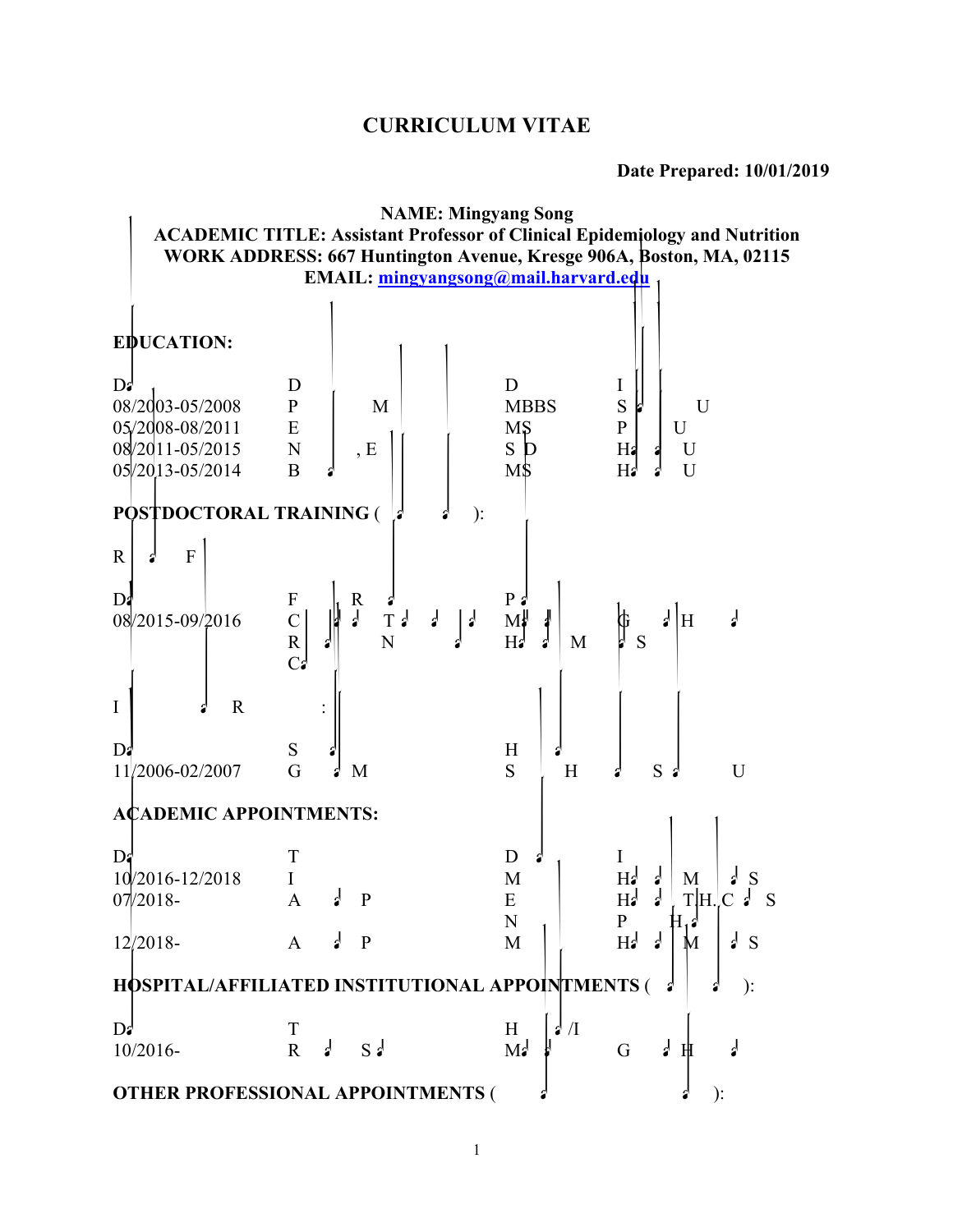Dates Title Organization 03/2017- Member Cancer Epidemiology and Gastrointestinal Malignancies Programs, Dana-Farber / Harvard Cancer Center **MAJOR ADMINISTRATIVE RESPONSIBILITIES**: Dates Position Title Department/Institution 2017- Assistant Director Microbiome among Nurses Study (MICRO-N) Program/Harvard T.H. Chan School of Public Health **COMMITTEE SERVICE:** DEPARTMENTAL/SCHOOL AND UNIVERSITY SERVICE: Dates Name of Committee and Role Institution/Organization 09/2017 Data Ideation Challenge review committee, Reviewer Harvard Catalyst | The Harvard Clinical and Translational Science Center 12/2018 Admissions Committee for the concentrations of Clinical Epidemiology and Cancer Epidemiology Harvard T.H. Chan School of Public Health 03/2019 Question writer for the PhD qualifying exam in Clinical Epidemiology Harvard T.H. Chan School of Public Health 09/2019- Lead, The Microbiome Epidemiology Working Group (MEWG) Harvard T.H. Chan School of Public Health GRANT REVIEW ACTIVITIES: Dates Name of Committee Organization 08/2016 Population Research Committee Cancer Research UK 06/2018 Grant Review Committee Netherlands Organisation for Health Research and Development (ZonMw) 07/2018 Grant Review Committee Austrian Science Fund (FWF) 12/2018 Population Research Committee Cancer Research UK 06/2019 Population Research Committee Cancer Research UK 09/2019 High-risk project committee Dutch Cancer Society

EDITORIAL ROLES:

 $1. A$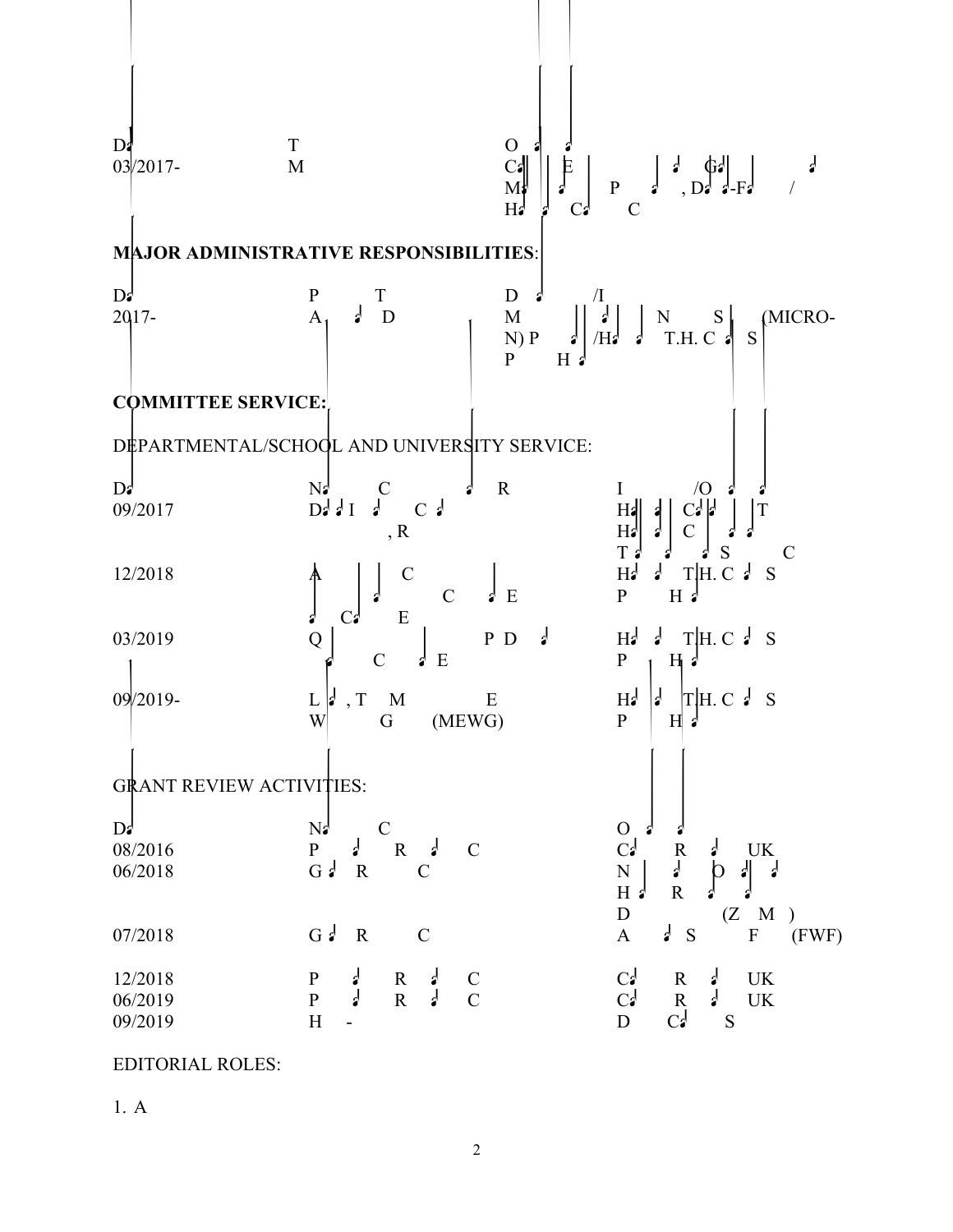*American Journal of Clinical Nutrition American Journal of Epidemiology American Journal of Gastroenterology American Journal of Preventive Medicine Annals of Internal Medicine BMC Gastroenterology British Journal of Cancer British Journal of Nutrition British Medical Journal (BMJ) Cancer Causes and Control Cancer Epidemiology, Biomarkers & Prevention Carcinogenesis Clinical Gastroenterology and Hepatology Diabetes Care European Journal of Nutrition Gastroenterology Genomics Gut International Journal of Cancer International Journal of Epidemiology International Journal of Obesity JAMA JAMA Internal Medicine JAMA Oncology Journal of Clinical Oncology Journal of Oncology Practice Lancet Diabetes & Endocrinology Molecular Carcinogenesis Nature Communications Nature Medicine Nature Reviews Gastroenterology & Hepatology PLoS ONE Public Health Nutrition Science Scientific Reports Trials*  $2.$  O  $D_s$  R J  $d$ 02/2019- Editorial Board Journal Description of the National Board Description of the National Order of the N I (JNCI) 02/2019- Editorial Board JNCI Cancer Spectrum Board Spectrum Spectrum Spectrum Spectrum Spectrum Spectrum Spectrum Spectrum Spectrum Spectrum Spectrum Spectrum Spectrum Spectrum Spectrum Spectrum Spectrum Spectrum Spectru

#### **HONORS AND DISTINCTIONS:**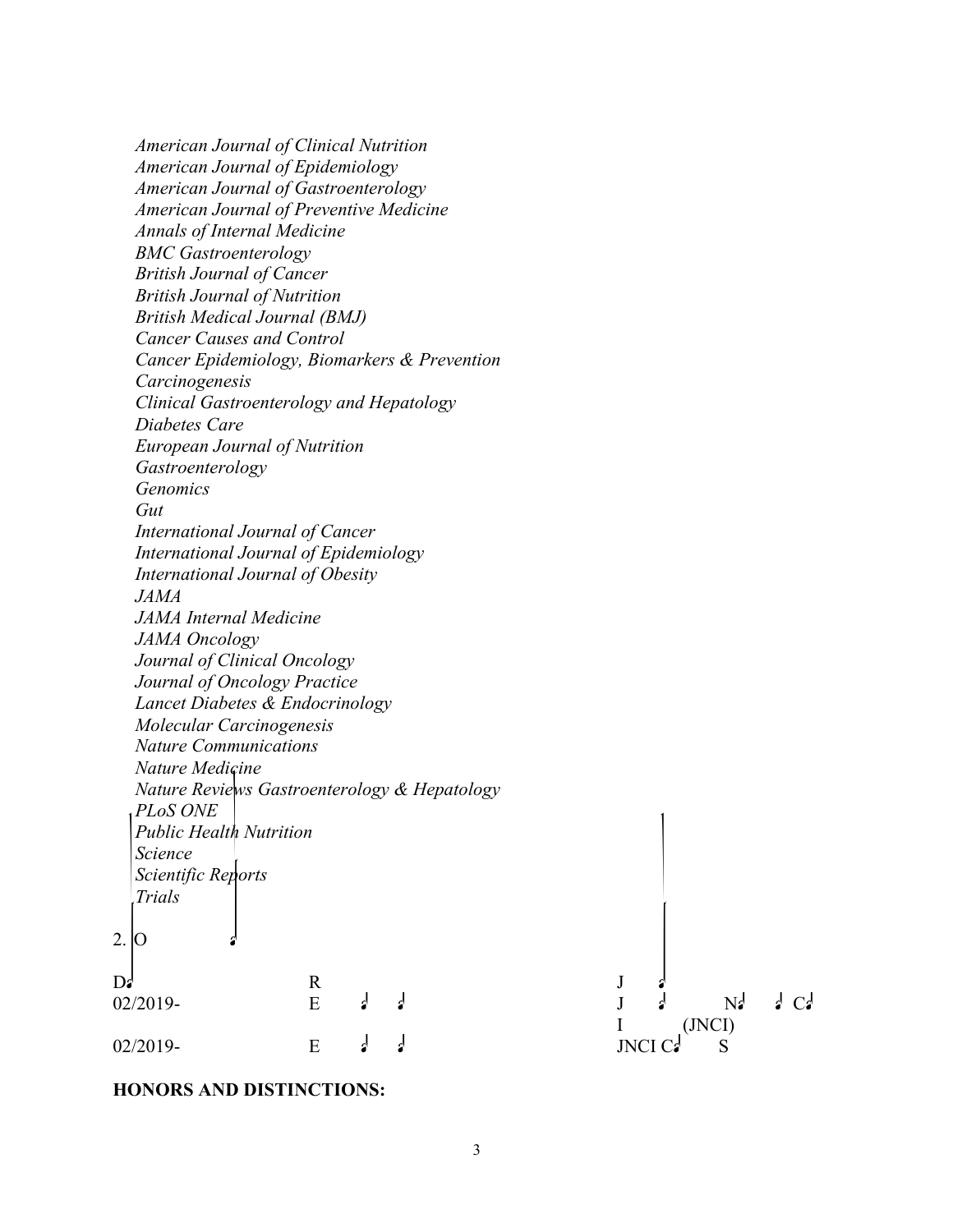| $\mathbf{D}$<br>12/2007<br>11/2007 | N <sub>2</sub><br>H<br>$\sqrt{D}$<br>$\frac{1}{2}S$ $\frac{1}{2}$<br>P<br>$\frac{1}{2}$<br>$\frac{1}{2}$ S<br>N <sub>2</sub>             | $O \frac{d}{2}$<br>$S \nvert U$<br>$\frac{1}{2}$<br>$\begin{bmatrix} M \\ C & \mathfrak{s} \end{bmatrix}$<br>E<br>$\overline{\phantom{a}}$                                                                                                                                                                                                   | D<br>$A \neq$<br>$A \neq$   | $\mathbf{A}$<br>${\bf E}$<br>${\bf E}$ |
|------------------------------------|------------------------------------------------------------------------------------------------------------------------------------------|----------------------------------------------------------------------------------------------------------------------------------------------------------------------------------------------------------------------------------------------------------------------------------------------------------------------------------------------|-----------------------------|----------------------------------------|
| 06/2011<br>11/2013                 | $G \nmid \nmid$<br>D<br>$\frac{1}{2}$<br>$S_{\text{}}$                                                                                   | $\begin{bmatrix} P \\ A \\ C \end{bmatrix}$<br>$\begin{array}{c} \mathtt{U} \\ \mathtt{J} \hspace{0.1cm} \mathtt{I} \end{array}$<br>$\overline{R}$                                                                                                                                                                                           | A $\epsilon$<br>$\mathbf C$ | ${\bf E}$<br>$\frac{1}{2}$             |
| $12/2014$ T.                       | $A \cdot \mathbf{z}$                                                                                                                     | (AICR)<br>S $I \rvert P^2$<br>$\frac{1}{2}$                                                                                                                                                                                                                                                                                                  | $R \downarrow$              | ${\bf E}$                              |
|                                    | $10/2014$ S $d - Td$<br>A $\epsilon$                                                                                                     | $E -$<br>M<br>$A \mid d$<br>$\begin{array}{cc} A & \rightarrow \\ R & \rightarrow \end{array}$<br>$C_2$                                                                                                                                                                                                                                      | $R \frac{d}{2}$             | E                                      |
| 09/2015                            | $T \cdot$<br>$\mathbf D$                                                                                                                 | (AACR)<br>$\begin{bmatrix} 1 & 1 \\ B & 1 \\ C & 1 \end{bmatrix}$<br>T.H. C $\frac{1}{s}$<br>$\mathbf{H}$                                                                                                                                                                                                                                    | $T \cdot$                   | ${\bf E}$                              |
| 05/2015                            | $\frac{1}{2}$<br>$T \frac{d}{ }$<br>A $\epsilon$<br>$\mathbf{A}$                                                                         | $P$ H $d$<br>$H_2 \rightarrow$<br>$T.H.C \neq$                                                                                                                                                                                                                                                                                               | $T \frac{d}{ }$             | E                                      |
| 04/2015                            | $d - Td$<br>$A \cdot \mathbf{A}$<br>S                                                                                                    | $S_{-}$<br>$\mathbf{P}$<br>$H \phi$<br>A $C_3$ $\begin{bmatrix} 1 & A & A \\ & R & 1 \end{bmatrix}$                                                                                                                                                                                                                                          | $R \downarrow$              | E                                      |
| $05/2016$ T:                       | $A \cdot \mathbf{A}$                                                                                                                     | (AACR)<br>$\begin{bmatrix} \Gamma & I \\ M & I \end{bmatrix} \begin{bmatrix} \mathbf{s} \\ P_{\mathbf{s}} \end{bmatrix}$<br>$\frac{1}{2}$                                                                                                                                                                                                    | $R \frac{d}{2}$             | E                                      |
| 04/2016                            | $S \qquad \qquad \downarrow -T \qquad \downarrow$<br>A $\epsilon$                                                                        | E<br>M<br>$A \begin{bmatrix} 1 & A \\ C \end{bmatrix}$                                                                                                                                                                                                                                                                                       | $R \cdot d$                 | E                                      |
|                                    | 05/2016 $C \begin{bmatrix} C \\ A \\ B \end{bmatrix} Y \begin{bmatrix} 1 \\ 1 \\ 1 \end{bmatrix}$ S                                      | (AACR)<br>$D$ $D$ $d$ W R $d$ E                                                                                                                                                                                                                                                                                                              |                             |                                        |
| 04/2017                            | N G S A A $\sim$                                                                                                                         | $\begin{array}{ccc}\nA & \begin{array}{ccc}\nA & \begin{array}{ccc}\nA & \begin{array}{ccc}\nA & \end{array} & A \\ (AACR) \\ D & D\n\end{array}\n\end{array}\n\end{array}\n\end{array}\n\begin{array}{ccc}\nR & \begin{array}{ccc}\nA & \begin{array}{ccc}\nA & \end{array} & E \\ R & \begin{array}{ccc}\nA & E\n\end{array}\n\end{array}$ |                             |                                        |
|                                    | 05/2017 C<br>$\begin{bmatrix} 1 \ 2 \end{bmatrix}$ Y<br>$\begin{bmatrix} 1 \ 2 \end{bmatrix}$ S<br>$\begin{bmatrix} 1 \ 2 \end{bmatrix}$ |                                                                                                                                                                                                                                                                                                                                              |                             |                                        |

### **FUNDED GRANTS AND UNFUNDED PROJECTS:**

COMPLETED GRANTS

 $\mathbb{R}$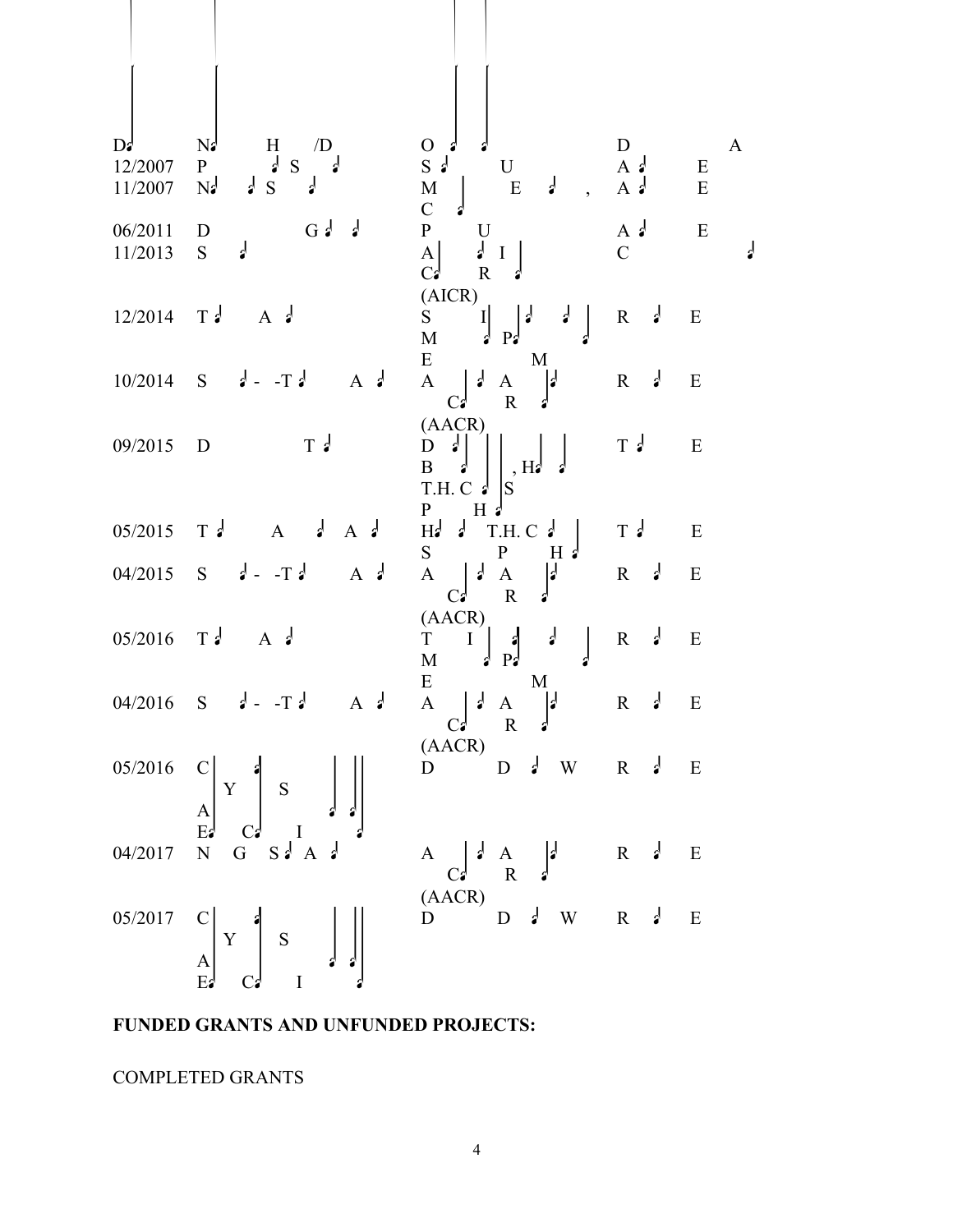

ACTIVE GRANTS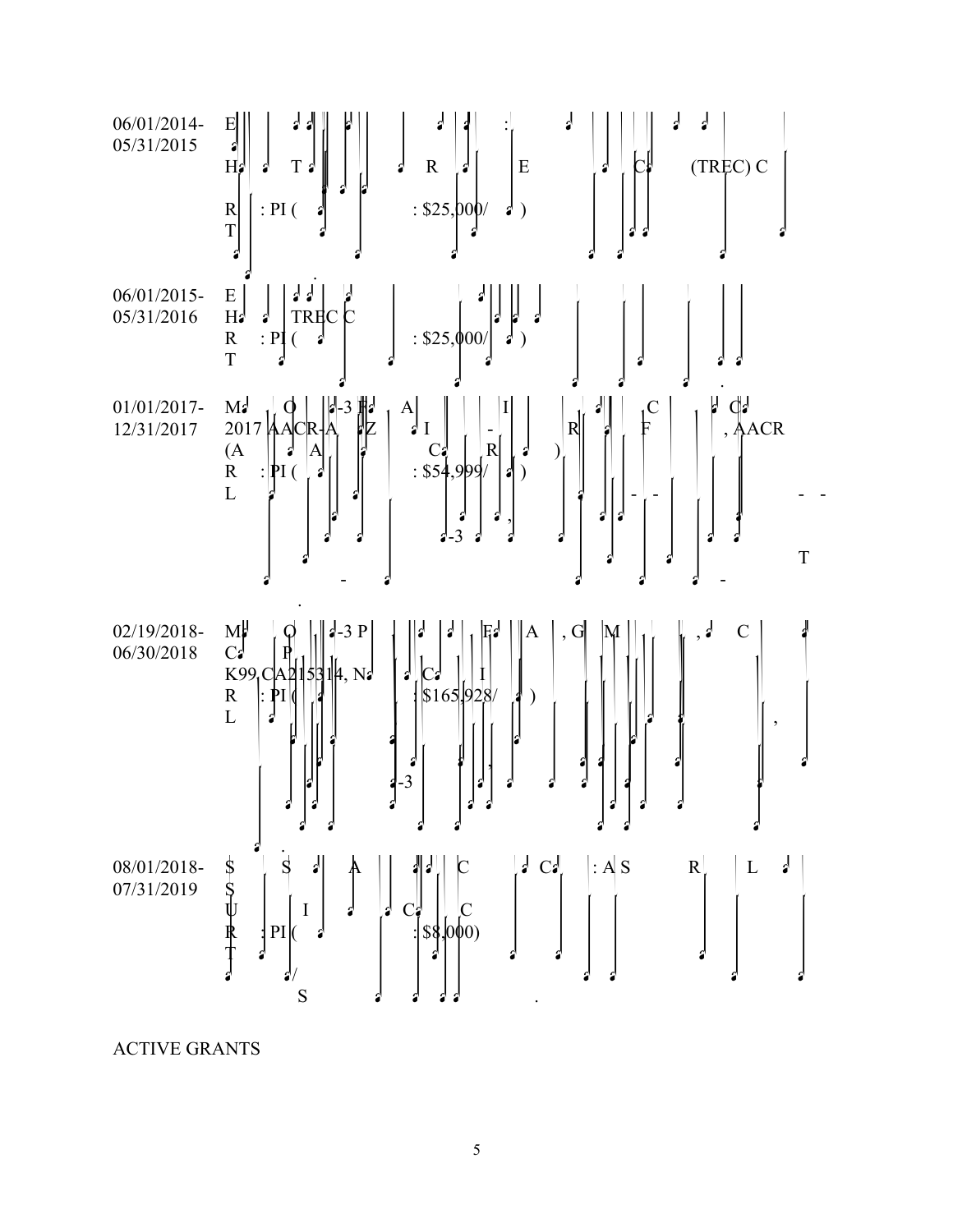



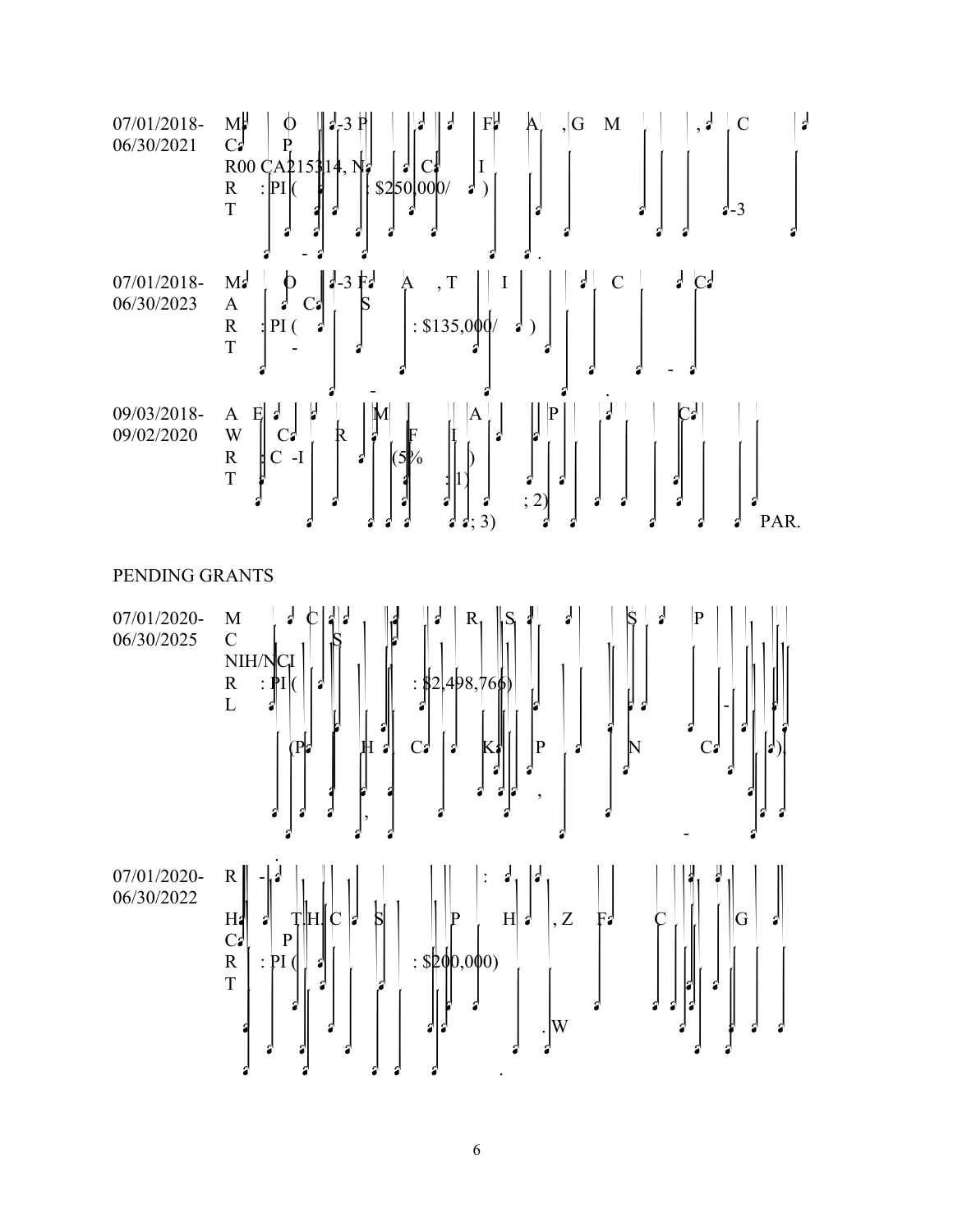

## **TEACHING AND TRAINING**:

#### TEACHING IN HARVARD CHAN SCHOOL COURSES

| $\mathbf{D}^{\mathbf{d}}$ |                                  | /T              |                 |   | R              |   |  |
|---------------------------|----------------------------------|-----------------|-----------------|---|----------------|---|--|
| 09/2013-                  | EPI 515 M a                      | E               |                 |   | $T \cdot$      | ₫ |  |
| 11/2013                   | M                                |                 |                 |   |                |   |  |
| $03/2014-$                | EPI 204 A $\epsilon$             | $C_{\bullet}$   |                 | d | T <sub>2</sub> | ₫ |  |
| 05/2014                   | Ε<br>C                           |                 | $D_{2}$         |   |                |   |  |
| 08/2014-                  | EPI 515 M $\alpha$               | E               |                 |   | $T_2$          | ₫ |  |
| 10/2014                   | M                                |                 |                 |   |                |   |  |
| 08/2014-                  | $EPI$ 215 A                      | T               | $C_2$ -C        |   | T <sub>2</sub> | ₫ |  |
| 10/2014                   | S<br>$\Gamma$                    |                 |                 |   |                |   |  |
| $01/2015 -$               | <b>BIO 223 A</b>                 | S               | $\int$ A $\int$ |   | $T_2$          | ₫ |  |
| 05/2015                   |                                  |                 |                 |   |                |   |  |
| 09/2015-                  | $EPI$ 215 A<br>- 2               | T               | $C_2$ -C        |   | $T_2$          | ₫ |  |
| 11/2015                   | S<br>$\mathcal{C}_{\mathcal{C}}$ |                 |                 |   |                |   |  |
| 11/2017                   | <b>ID 510 N</b>                  | $\frac{1}{2}$ E |                 |   | G              |   |  |
|                           |                                  |                 |                 |   |                |   |  |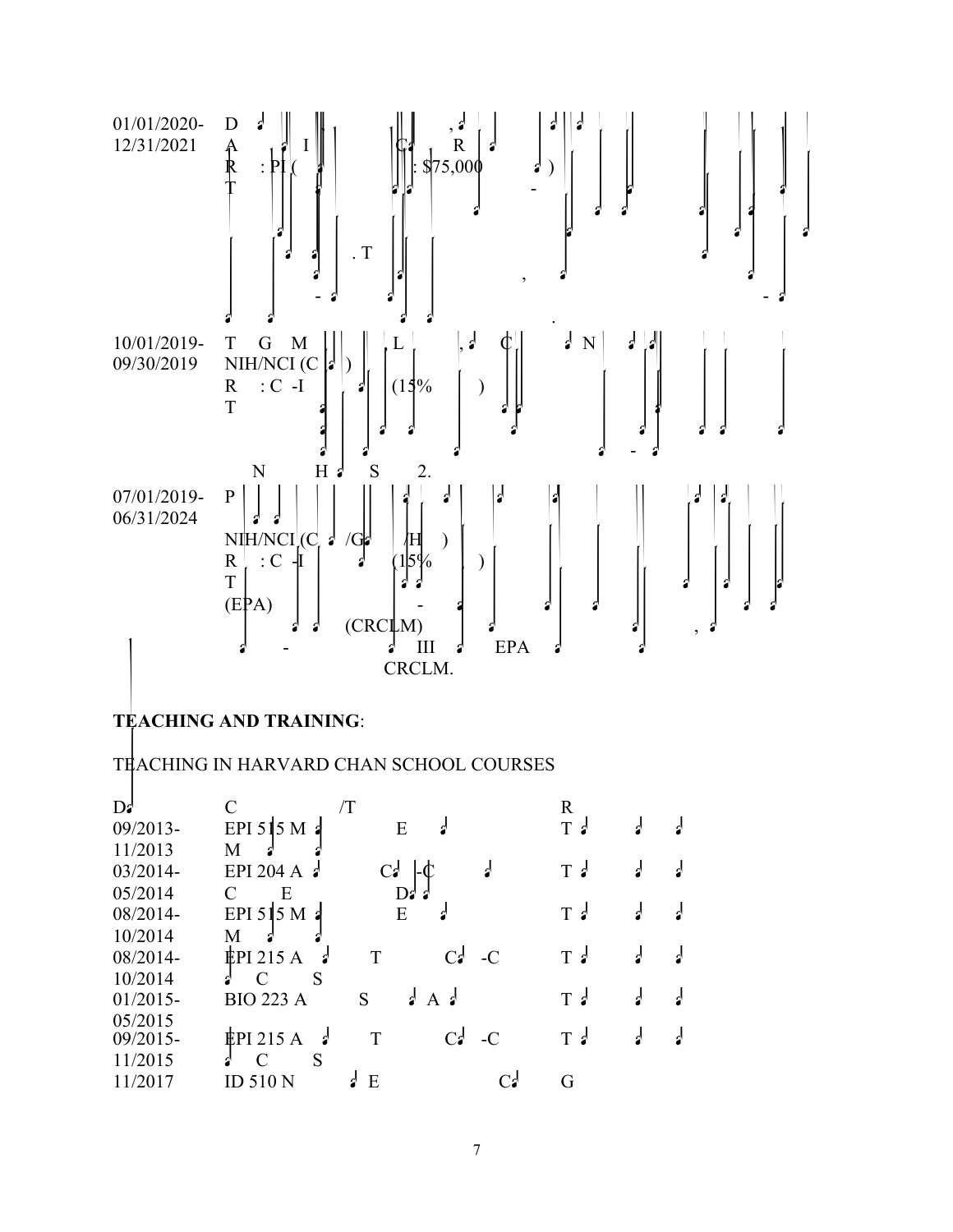03/2019- 05/2019 EPI 2 $\frac{1}{2}$  E<br>
R<sup>3</sup><br>
IID 209 M<sub>3</sub> C<sub>3</sub> G  $\frac{0.05}{2019}$  IID 209 M d C d G TEACHING IN EXECUTIVE AND CONTINUING EDUCATION COURSES  $D$ s Course Course number  $R$ 07/2013- 08/2013 BIO 202 P B  $\downarrow$  T  $\downarrow$  6  $07/2014-$ 08/2014 BIO 202 P B  $\downarrow$  T  $\downarrow$  5 11/2018- 04/2019  $T \begin{bmatrix} \# & A & I & A \end{bmatrix}$  (THI) program at  $A$ TEACHING IN OTHER COURSES  $D$ s Course Course number  $\overline{I}$  Institution Responsibility Responsibility Responsibility Responsibility Responsibility Responsibility Responsibility Responsibility Responsibility Responsibility Responsibility Responsib 03/2018 SPHEP 752 Cancer Equation Bubblic Letter School of Public Health Guest Lecture School of Public Health Guest Lecture School of Public Health Guest Lecture School of Public School of Public Health Guest Lecture Sch 05/2018 PBHL E775 D  $\begin{bmatrix} R & d & S \\ E & I & I \end{bmatrix}$ PBHL E775 D<br>
E<br>
M. Fa  $\begin{bmatrix} 1 & 1 \\ 1 & 1 \end{bmatrix}$  B  $\begin{bmatrix} 1 & 1 \\ 1 & 1 \end{bmatrix}$  R  $\begin{bmatrix} 1 \\ 1 \end{bmatrix}$  G 06/2018 N  $\begin{bmatrix} d & E \\ H & H & H \end{bmatrix}$  : P  $\begin{bmatrix} d & A \\ H & H & H \end{bmatrix}$ A  $\vert \cdot \vert$   $\vert$  C $\vert$  $\begin{bmatrix} \nN \\
A \\
S \\
B\n\end{bmatrix}$  on  $\begin{bmatrix} \nA & E \\
S & E\n\end{bmatrix}$   $\begin{bmatrix} C_{\epsilon} & \cdot & P \\
C_{\epsilon} & M & M \\
E & M & M\n\end{bmatrix}$   $\begin{bmatrix} \nA & I \\
I & I\n\end{bmatrix}$  $06/2019$  N J F C P<sup>1</sup>  $A \cup A \cup C_2$  $\begin{bmatrix} \nN \\
A \\
S \\
B\n\end{bmatrix}$   $\begin{bmatrix} \n\frac{1}{2} & \nE \\
S \\
S\n\end{bmatrix}$   $\begin{bmatrix} C_{\epsilon} \\
C_{\epsilon} \\
N \\
E\n\end{bmatrix}$   $\begin{bmatrix} P \\
M \\
N \\
I\n\end{bmatrix}$   $\begin{bmatrix} \n\frac{1}{2} & I \\
\frac{1}{2} & I\n\end{bmatrix}$ ADVISORY AND SUPERVISORY RESPONSIBILITIES  $D_s$  of trainees  $N_s$  and  $T$  current position  $C$ 01/2012- 07/2014 L  $\int M_s$ , MD R  $\begin{array}{ccc} \text{L} & \text{d} & \text{M} & \text{d} & \text{N} \text{D} & \text{R} & \text{d} & \text{R} \\ \text{(c)} & \text{c)} & \text{N} & \text{G} & \text{H} & \text{d} \end{array}$ 07/2012- 04/2015  $N<sub>e</sub>$   $\downarrow$  B  $\downarrow$  d  $\downarrow$ MD  $($ Research advising Foundation Doctor at NHS Generalism  $G \stackrel{d}{\bullet} \stackrel{d}{\bullet}$   $\begin{array}{c} D \\ A \\ D \end{array}$  $\rm K$ 07/2012- 12/2016  $Rd$  Mehta, MD  $(MD)$  $R = \begin{bmatrix} 1 & 1 & 1 \ 1 & 1 & 1 \ 1 & 1 & 1 \ 1 & 1 & 1 \ 1 & 1 & 1 \ 1 & 1 & 1 \ 1 & 1 & 1 \end{bmatrix}$ 02/2015- 12/2015  $D^{\frac{1}{2}}$  C MBBS, MRCP  $($  $\begin{array}{ccc} \mathsf{R} & \mathsf{d} & \mathsf{d} \\ \mathsf{d} & \mathsf{c} & \mathsf{c} \\ \mathsf{S} & \mathsf{d} & \mathsf{S} \end{array}$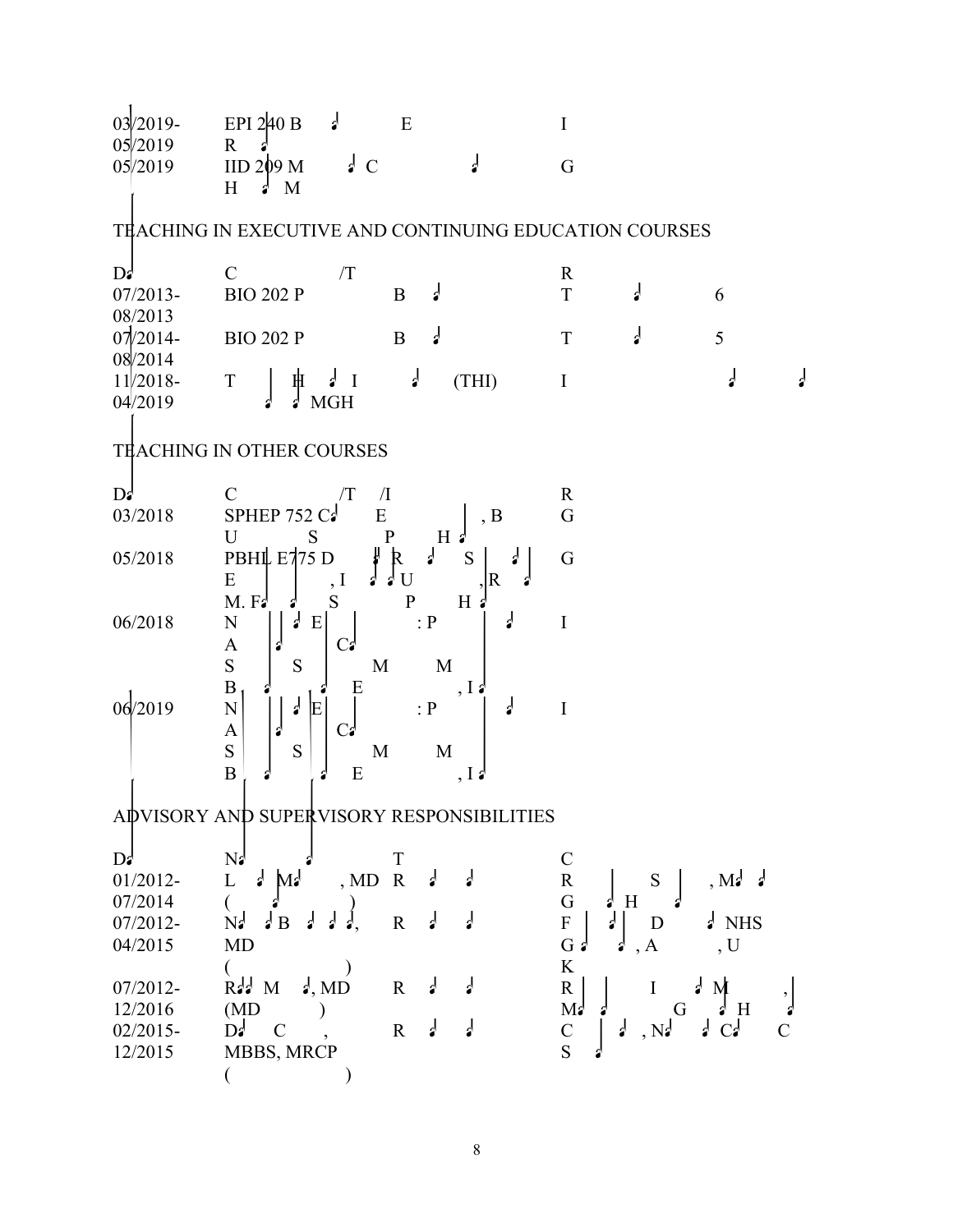01/2017- 06/2018 ASK,  $P \downarrow$ P<sub>D</sub>  $($ 02/2017-  $X\neq$  H, MD C - $\begin{pmatrix} 1 & 1 \\ 0 & 1 \end{pmatrix}$ 02/2017- L  $\dot{N}$  , MD 04/2017- 03/2019  $D$  Ha , MD, C -P<sub>D</sub>  $\begin{array}{c} \begin{array}{c} C \\ C \end{array} \end{array}$ 01/2018- 04/2018  $S_d$  -O  $d, S$ MD  $\begin{array}{c} (c) \\ J Z \end{array}$ 09/2018- J Z  $\frac{1}{2}$ , MS  $(P D)$ 09/2018- Yawah C, MD,  $MPH$  () 09/2018- C  $-H<sub>a</sub><sup>-</sup>$  L, MD,  $MPH$  ()  $10/2018$ - L<sub>i</sub> W<sub>i</sub>, MD  $(V \t\t V)$ 12/2018- 04/2019  $Z \neq L$ , MD, C- $P_{D}$  ( student)  $12/2018$ - Add B, BS  $(MD/P\ D)$ 02/2019-  $\hat{K}$ d Wd, PD  $($ 03/2019- Y<sub>2</sub> H, SD  $($ 05/2019- 07/2019  $M_d$  V  $d$  P MBBS, MRCP  $($ 09/2019- R Z , P D **INVITED PRESENTATIONS:**  $D$ s Title or topic organization or topic organization  $O$  state of  $\Lambda$  and  $\Lambda$ 

 $\begin{array}{ccc} P & d \\ & P \\ & O & , N \end{array}$  U C-<br>U  $A$   $\downarrow$  P, S  $Y$  $\downarrow$  -<br>U S H  $\downarrow$  C  $\downarrow$ (clinical fellow) Research advising Clinical fellow of Gastroenterology, Massachusetts General Hospital  $\begin{array}{c} \nA \nA \nM \nA \nU \nC \n\end{array}$ S d P<sub>Ns</sub>  $\begin{bmatrix} \begin{bmatrix} \begin{bmatrix} \begin{bmatrix} \begin{bmatrix} \begin{bmatrix} \begin{bmatrix} \begin{bmatrix} \text{I} & \text{R} \\ \text{R} \text{I} & \text{S} \end{bmatrix} \end{bmatrix} & \begin{bmatrix} \text{J} & \text{R} \\ \text{S} & \text{I} \end{bmatrix} & \begin{bmatrix} \text{J} & \text{U} \end{bmatrix} \\ \text{N} \end{bmatrix} & \begin{bmatrix} \text{N} & \text{N} \end{bmatrix} & \begin{bmatrix} \text{N} & \text{N} \end{bmatrix} & \$ E d<br>  $\begin{array}{c|c|c|c|c} \n\hline\n & & & \text{P} & \mid & \text{P} & \mid & \text{P} & \mid & \text{P} & \mid & \text{P} & \mid & \text{P} & \mid & \text{P} & \mid & \text{P} & \mid & \text{P} & \mid & \text{P} & \mid & \text{P} & \mid & \text{P} & \mid & \text{P} & \mid & \text{P} & \mid & \text{P} & \mid & \text{P} & \mid & \text{P} & \mid & \text{P} & \mid & \text{P} & \mid & \text{P} & \mid & \text{P} & \mid & \text$  $S<sub>g</sub>$ Research mentor Research staff at Massachusetts General Hospital  $R = \begin{bmatrix} R & d \\ G & d & H \end{bmatrix}$  at  $\begin{bmatrix} R & d \\ H & d \end{bmatrix}$  Massachusetts General Hospital Hospital Hospital Hospital Hospital Hospital Hospital Hospital Hospital Hospital Hospital Hospital Hospital Hospital Hospital Hospital Hosp P<sub>d</sub> A<sub>d</sub>P<sub>, S</sub> $\begin{bmatrix} Y_d^1 - \\ Y_d^2 - \\ U & S & H \end{bmatrix}$  $\begin{array}{ccc} \n\text{C} - \text{P} & \text{P} & \text{P} & \text{P} \\ \n& \text{M} & \text{C} & \text{C} \n\end{array}$ Research  $M_D/P \begin{bmatrix} D & d & d & d & Hd & d \\ N & & S & & S \end{bmatrix}$ P d Post Post d $P$  d Harvard T.H. C -  $P \begin{matrix} P \ 0 \end{matrix}$  S  $P \begin{matrix} \frac{1}{2} & \frac{1}{2} \\ \frac{1}{2} & \frac{1}{2} \end{matrix}$  H<sub>a</sub> $\begin{matrix} \frac{1}{2} & \frac{1}{2} \\ \frac{1}{2} & \frac{1}{2} \end{matrix}$  T.H.  $\begin{bmatrix} P & \mathcal{J} & \mathcal{A} & \mathcal{A} \\ \mathcal{C} & \mathcal{C} & \mathcal{A} & \mathcal{B} \\ \mathcal{C} & \mathcal{A} & \mathcal{B} & \mathcal{B} \end{bmatrix}$ RZ,  $\begin{bmatrix} P & D & C \\ P \end{bmatrix}$  C -<br>  $\begin{bmatrix} \uparrow & \uparrow \\ \uparrow & \downarrow \\ \downarrow & \uparrow \end{bmatrix}$   $\begin{bmatrix} P & \downarrow \\ U & \downarrow \\ U & \downarrow \end{bmatrix}$   $\begin{bmatrix} B & \downarrow \\ S & \downarrow \end{bmatrix}$  s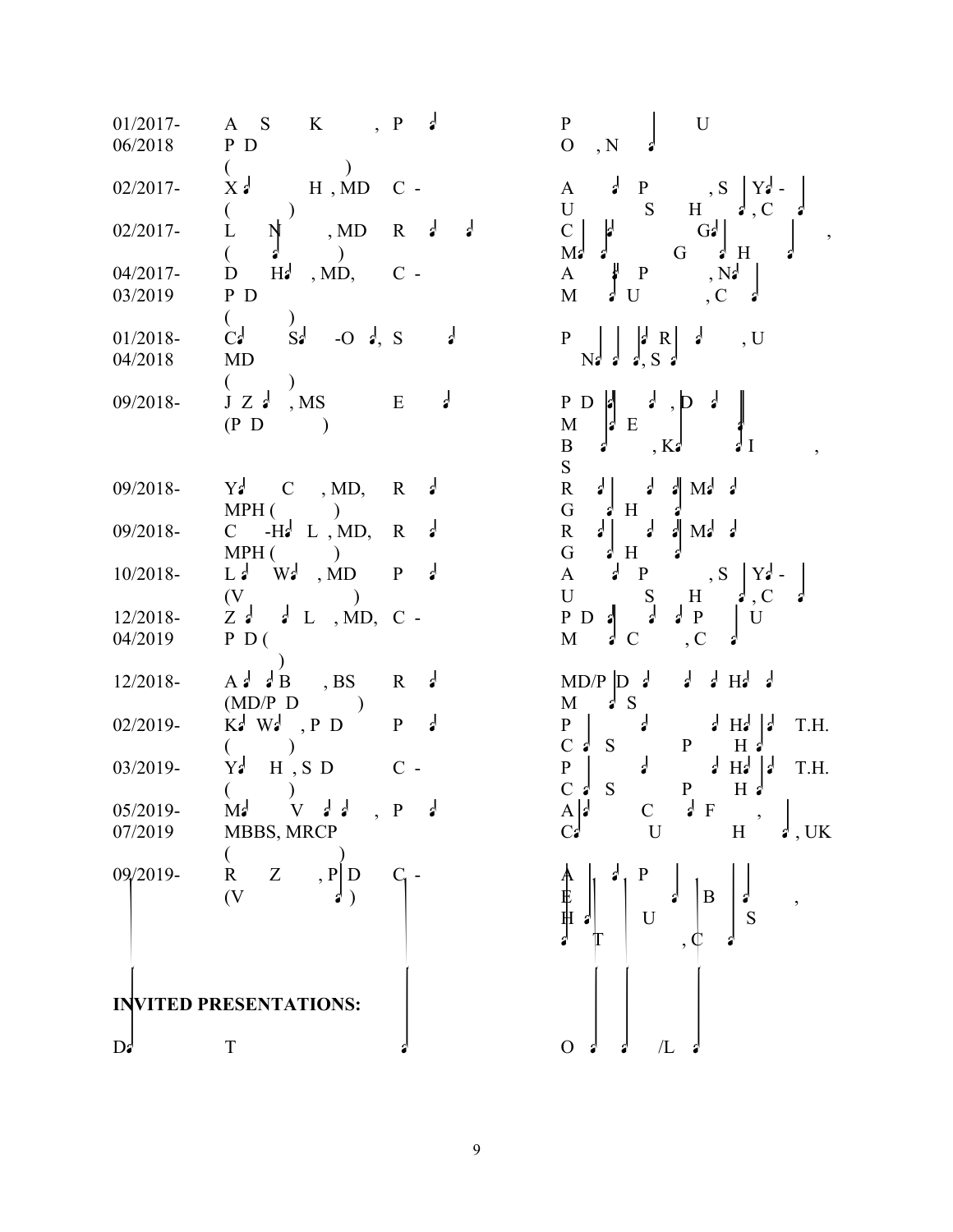| 09/2014 | $D_3$<br>$P_3$<br>$125-$<br>$\overline{C}$<br>$\vert R \vert$<br>C <sub>3</sub><br>A<br>T<br>$S \nvert$<br>$\mathbf{I}$                                                                                                                                                             | AACR<br>T<br> A <br>$\overline{I}$<br>$\overline{\mathrm{F}}$<br>$\overline{\text{R}}$<br>$\frac{1}{2}$<br>, N<br>$\mathbf O$<br>, LA<br>d                                                                                                                                                                                                             |
|---------|-------------------------------------------------------------------------------------------------------------------------------------------------------------------------------------------------------------------------------------------------------------------------------------|--------------------------------------------------------------------------------------------------------------------------------------------------------------------------------------------------------------------------------------------------------------------------------------------------------------------------------------------------------|
| 05/2015 | $\begin{bmatrix} 0 & \frac{1}{2} & -3 \\ 9 & -3 & -9 \\ 1 & -3 & -9 \\ 1 & -3 & -9 \\ 1 & -3 & -9 \end{bmatrix}$<br>$F^{\prime}$<br>M <sub>2</sub><br>$\mathcal{C}$<br>$\mathbf R$<br>$\mathbf{A}$<br>$\mathbf{r}$                                                                  | $G\bullet$<br>U<br>$\mathbf{R}$<br>M <sub>2</sub><br>G<br>H<br>₫                                                                                                                                                                                                                                                                                       |
| 03/2016 | $\mathbf T$<br>$\mathbf{P}$<br>$\mathbf{A}$<br>$\mathbf I$<br>$\, {\bf B}$<br>$S \mid d$<br>$\frac{1}{2}$<br>$\begin{bmatrix} 1 \\ 1 \end{bmatrix}$<br>$\mathbf I$<br>C <sub>3</sub><br>M<br>$\mathbf R$<br>ď                                                                       | $\begin{array}{c} \mathbf{B}\\ \mathbf{C} \end{array}$<br>, MA<br>N<br>$\mathbb D$<br>$\mathbf{M}$<br>${\bf S}$<br>B<br>$\, {\bf B}$<br>W<br>H<br>₫                                                                                                                                                                                                    |
| 05/2016 | M<br>F <sub>2</sub><br>₫<br>$-3$ P<br>$\overline{S}$<br>$\begin{bmatrix} A \\ C \\ \end{bmatrix}$<br>$I \bullet$<br>C<br>ୖ<br>D <sub>d</sub>                                                                                                                                        | $\, {\bf B}$<br>, ${\rm MA}$<br>$\frac{1}{2}$<br>, S <sub>2</sub><br>${\bf D}$<br>W<br>$\mathbf D$<br>$\overline{D}$<br>, CA                                                                                                                                                                                                                           |
| 06/2016 | $\begin{array}{c}\nT \\ N\n\end{array}$<br>$\frac{1}{2}$<br>$\mathbf M$<br>₫<br>$\mathbf C$<br>$\mathbf{I}$<br>M<br>$V_2$                                                                                                                                                           | ${\bf E}$                                                                                                                                                                                                                                                                                                                                              |
| 09/2016 | $\mathbf{A}$<br>$\mathbf{A}$<br>d<br>$\frac{1}{2}$<br>$\frac{1}{2}$ -3 P<br>$\overline{\cdot}$<br>M <sub>2</sub><br>F <sub>3</sub><br>$\frac{1}{2}$<br>$\mathbf R$<br>$\mathbf C$<br>$\mathbf{A}$<br>C <sub>3</sub><br>ď<br>$\, {\bf P}$<br>$\mathbf T$<br>$\mathbf{A}$<br>$\bf{I}$ | $\bf{A}$<br>, $\rm FL$<br>$, M \nightharpoonup$<br>$\phi$ ?<br>${\bf D}$<br>$\overline{O}$<br>${\bf S}$<br>, B<br>W<br>H<br>, B<br>ď                                                                                                                                                                                                                   |
| 01/2017 | $\frac{1}{2}$<br>C <sub>2</sub><br>$\mathbf{r}$<br>$\mathbf{r}$<br>$2 - 3$ I<br>$\mathcal{O}$<br>$\mathbf I$<br>S                                                                                                                                                                   | MA<br>$\begin{bmatrix} 1 \\ 1 \end{bmatrix}$<br>$\vert$ S $\vert$<br>S<br>$\mathbf{O}$<br>$4 - 3$<br>$\mathbf R$<br>, B                                                                                                                                                                                                                                |
| 04/2017 | $\int C$<br>$3 - 3 F_2$<br>$\epsilon$<br>$\mathbf O$<br>$\mathcal{C}$<br>$\frac{\text{A}}{\text{T}}$<br>$\mathbf{P}$                                                                                                                                                                | $\int_a^b MA$<br>C <sub>2</sub><br>$\mathbf{A}$<br>$\mathbf{A}$<br>$\overline{\text{R}}$<br>(AACR) A<br>M<br>₫<br>$W_2$<br>, DC                                                                                                                                                                                                                        |
| 05/2017 | $\frac{1}{2}$<br>₫<br>F <br>$\cdot$<br>${\mathbf S}$<br>$\mathcal{C}$<br>I<br>C <sub>3</sub>                                                                                                                                                                                        | $\epsilon$<br>$\mathbf D$<br>d<br>W<br>$\mathbf D$<br>, C<br>$\rm IL$                                                                                                                                                                                                                                                                                  |
| 09/2017 | M <sub>2</sub><br>$\frac{1}{2}$ -3 F $\frac{1}{2}$<br>$\mathsf{p}$<br>$\mathbf{P}$<br>$\overline{C}$<br>$\sqrt{O}$<br>$\mathbf{P}$                                                                                                                                                  | $\mathcal{C}$<br>$E_2^j = \begin{bmatrix} 11 & 1 & 1 \\ 1 & 1 & 1 \\ 1 & 1 & 1 \\ 1 & 1 & 1 \\ 1 & 1 & 1 \\ 1 & 1 & 1 \\ 1 & 1 & 1 \\ 1 & 1 & 1 \\ 1 & 1 & 1 \\ 1 & 1 & 1 \\ 1 & 1 & 1 \\ 1 & 1 & 1 \\ 1 & 1 & 1 \\ 1 & 1 & 1 \\ 1 & 1 & 1 \\ 1 & 1 & 1 \\ 1 & 1 & 1 \\ 1 & 1 & 1 \\ 1 & 1 & 1 \\ 1 & 1 & 1 \\ 1 & 1 & 1 \\ 1 & 1 & 1 \\ 1 & 1 & 1 \\$ |
| 09/2017 | $\downarrow$ $\vert$ $\vert$ $\vert$ $\downarrow$ $\downarrow$ $\downarrow$ $\vert$ $\vert$<br>$\frac{1}{2}$                                                                                                                                                                        | $\overline{\phantom{a}}$                                                                                                                                                                                                                                                                                                                               |
| 12/2017 | $\frac{1}{2}$<br>10 <sub>3</sub><br>C <sub>3</sub><br> C <br>$\frac{1}{2}$<br>$\frac{P}{C}$<br>W<br>W                                                                                                                                                                               | $\cdot$ ,                                                                                                                                                                                                                                                                                                                                              |
| 05/2018 | $\cdot$<br>$M_{\rm H}$<br>$\frac{1}{2}$ -3 F $\frac{1}{2}$<br>$\begin{array}{c} \n\downarrow \\ \nT \n\end{array}$<br>$\mathbf{A}$<br>$:A \ F$<br>$\overline{E}$                                                                                                                    | $\begin{array}{c} D \\ R \\ P \\ I \end{array}$<br>$\frac{1}{2}$<br>$\,$ E<br>$\overline{\phantom{a}}$<br><sub>S</sub><br>M. F<br>$\frac{1}{2}$ U<br>$\,$                                                                                                                                                                                              |
| 06/2018 | $\begin{bmatrix} 1 & 1 & 1 \\ 0 & 1 & 1 \\ 0 & 0 & 1 \\ 0 & 0 & 1 \\ 0 & 0 & 1 \end{bmatrix}$<br>$\frac{1}{2}$<br>$\frac{1}{2}$ -3 F $\frac{1}{2}$<br>$\begin{array}{c} \n\frac{1}{2} \\ T \n\end{array}$<br> O <br>$\mathbf{A}$<br>$:A \ F$<br>E                                   | $\begin{array}{c} \cdot \ \ ,\ \ _{1} \ \ ,\ \ _{1} \ \ \ _{B} \ \ ,\ \ _{U} \end{array}$<br>₫<br>$\int dx$ C<br>$rac{I}{S}$<br>$\mathbf L$<br>$,$ UK                                                                                                                                                                                                  |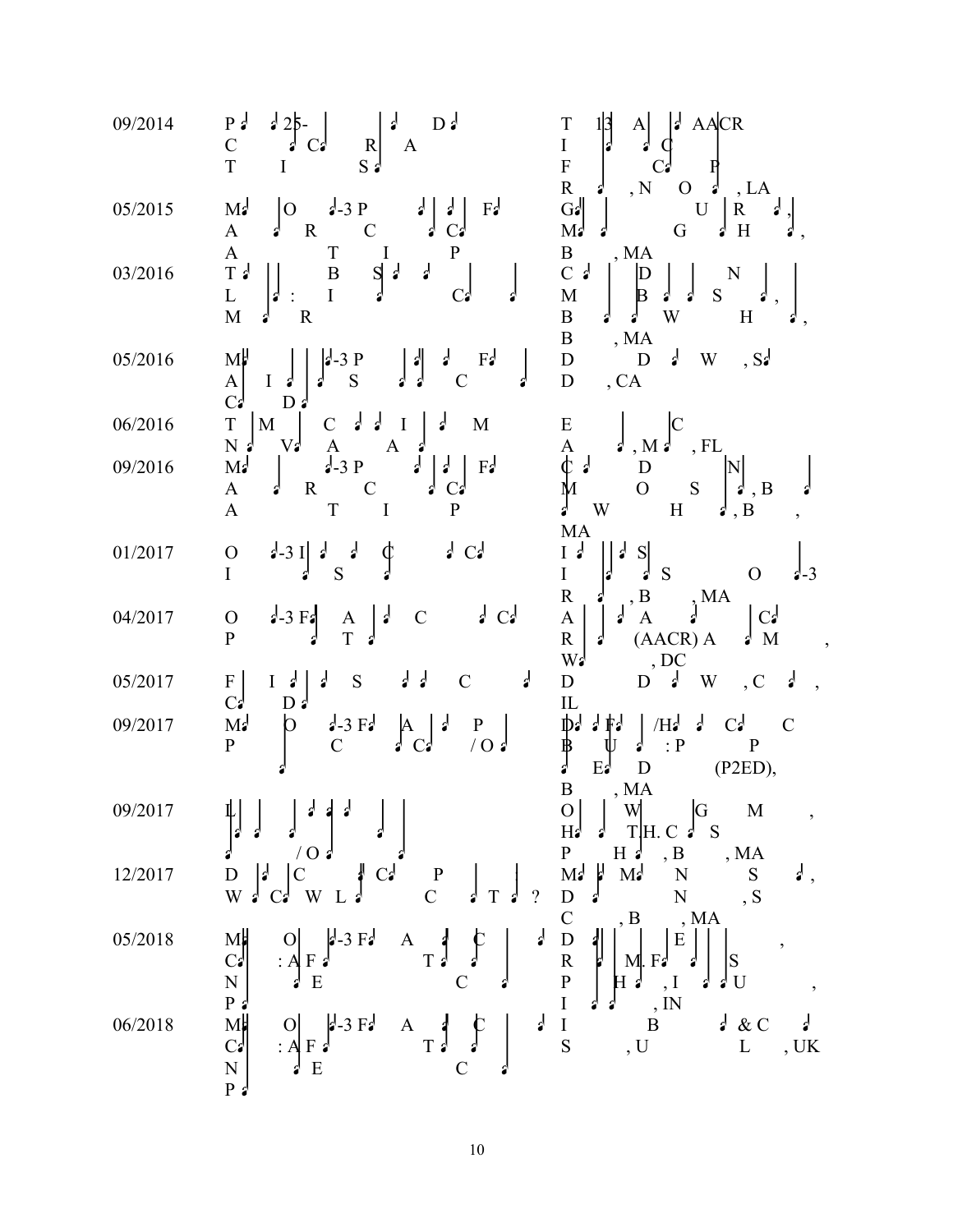| 06/2018 | Мþ<br>$\int_{0}^{d-3} F d$ A $\int_{0}^{d} C$<br>$\overline{\mathsf{N}}$<br>${\bf E}$<br>$P_{\alpha}$                                                                                                                                                                           | $\begin{array}{c} 1 \ 1 \ 0 \end{array}$<br>, U<br>, N                                                                                                                                                                                                                       |
|---------|---------------------------------------------------------------------------------------------------------------------------------------------------------------------------------------------------------------------------------------------------------------------------------|------------------------------------------------------------------------------------------------------------------------------------------------------------------------------------------------------------------------------------------------------------------------------|
| 06/2018 | $M_C$<br>$N$<br>$N$<br>$P$<br>$\frac{1}{2}$ -3 F <sub>2</sub><br>$\frac{1}{2}$<br>$\begin{bmatrix} A & A \\ T & G \end{bmatrix}$<br> 0 <br>$:A \rightarrow A$                                                                                                                   | $\begin{array}{c}\nS \downarrow \\ E \\ S \\ F\n\end{array}$<br>$\frac{1}{2}$<br>$K_{\parallel}$<br>L <sub>3</sub><br>G<br>, S<br>$\begin{bmatrix} P \\ C \end{bmatrix}$<br>$H \phi$<br>$\frac{1}{2}$                                                                        |
| 06/2018 | $\begin{array}{ccc}\nA & A & C \\ B & C & A\n\end{array}$<br>$M_c$<br>$C_s$<br>$N$<br>$P_s$<br>$S$<br>$\frac{1}{2}$ -3 F $\frac{1}{2}$<br>:AF<br>$\overline{E}$                                                                                                                 | ${\bf E}$<br>$H \left  \right $<br>$\cdot$ C                                                                                                                                                                                                                                 |
| 09/2018 | $\sqrt{s}$ (SSA/P)<br>$\mathcal{L}^A$<br>${\bf S}$<br>$\mathbf{P}$                                                                                                                                                                                                              | $\mathbf D$<br>$\int_a^b$<br>$\overline{B}$<br>$\begin{bmatrix} E \\ K \end{bmatrix}$<br>$\cdot$                                                                                                                                                                             |
| 12/2018 | $M_{\bullet}$ O $\Big  \Big _{\phi=3}$<br>$\mathbf R$<br>ド:<br>()<br>。<br>S<br>: A<br>C <sub>3</sub><br>$\mathbf{D}$<br>$\mathbf F$                                                                                                                                             | $\begin{array}{ccccc}\n & & \downarrow & \\  & & \downarrow & \\  & & \downarrow & \\  & & \downarrow & \\  & & \downarrow & \\  & & & \downarrow\n\end{array}$<br>$\displaystyle\mathop{\circ}_{P}^S$<br>${\bf I}$<br>$\overline{C}$<br>, L<br>$\overline{N}$<br>, $\rm UK$ |
| 12/2018 | $\overline{O}$<br>$\mathbf M$<br>$(MICRO-N)$<br>$\overline{\rm N}$<br>${\mathbf S}$                                                                                                                                                                                             | E<br>M<br>$(MEWG), He$<br>P H<br>$\ensuremath{\text{W}}$<br>G<br>$T.H. C \nightharpoonup$<br>$H \nvert$<br>S<br>$\mathbf{B}$                                                                                                                                                 |
| 03/2019 | $\int C$<br>₫<br>$\frac{1}{2}$<br>$\, {\bf P}$<br>$\mathbf C$<br>S<br>$\overline{P}$                                                                                                                                                                                            | $\begin{bmatrix} \n\mathbf{M} \mathbf{A} \\ \mathbf{A} \\ \mathbf{C}\n\end{bmatrix}$<br>$\overline{G}$<br>C<br>E<br>$\mathcal{C}$<br>(GECCO) A<br>$\mathbf M$<br>$, S \nvert$<br>$\mathbf{r}$<br><b>WA</b>                                                                   |
| 05/2019 | ₫<br>$\frac{1}{2}$<br>${\bf S}$<br>$\mathcal{C}$<br>M<br>$\frac{G}{C}$                                                                                                                                                                                                          | ĥ<br>C <sub>2</sub><br>${\bf C}$<br>${\bf S}$<br>$\overline{C}$<br>$M_{\odot}$<br>$\mathbf{A}$<br>${\bf E}$<br>$\begin{bmatrix} 2019 \\ 0 \end{bmatrix}$ , W<br>, S <sub>5</sub><br>D                                                                                        |
| 05/2019 | $\epsilon$<br>$\mathbf{r}$<br>L<br>$\begin{bmatrix} d \\ d \end{bmatrix} \qquad \begin{bmatrix} d & d \\ d & d \end{bmatrix} \qquad \begin{bmatrix} d & d \\ d & d \end{bmatrix} \qquad \begin{bmatrix} D \\ D \end{bmatrix}, CA \qquad \begin{bmatrix} C A \\ D \end{bmatrix}$ | , CA<br>D<br>$\frac{1}{2}$<br>, S <sub>z</sub><br>$\ensuremath{\text{W}}$<br>D                                                                                                                                                                                               |
|         | 05/2019 Pd $\begin{bmatrix} \text{US} \\ \text{P} \end{bmatrix}$ $\begin{bmatrix} 1 \\ 2 \\ 3 \end{bmatrix}$ $\begin{bmatrix} 1 \\ 3 \\ 4 \end{bmatrix}$                                                                                                                        | $\begin{array}{ccc} \mathbf{D} & \mathbf{D} & \mathbf{J} & \mathbf{W} & ,\mathbf{S}\mathbf{J} \\ \mathbf{D} & ,\mathbf{C}\mathbf{A} & \end{array}$                                                                                                                           |
| 07/2019 | $\overline{I}$                                                                                                                                                                                                                                                                  |                                                                                                                                                                                                                                                                              |

**BIBLIOGRAPHY:**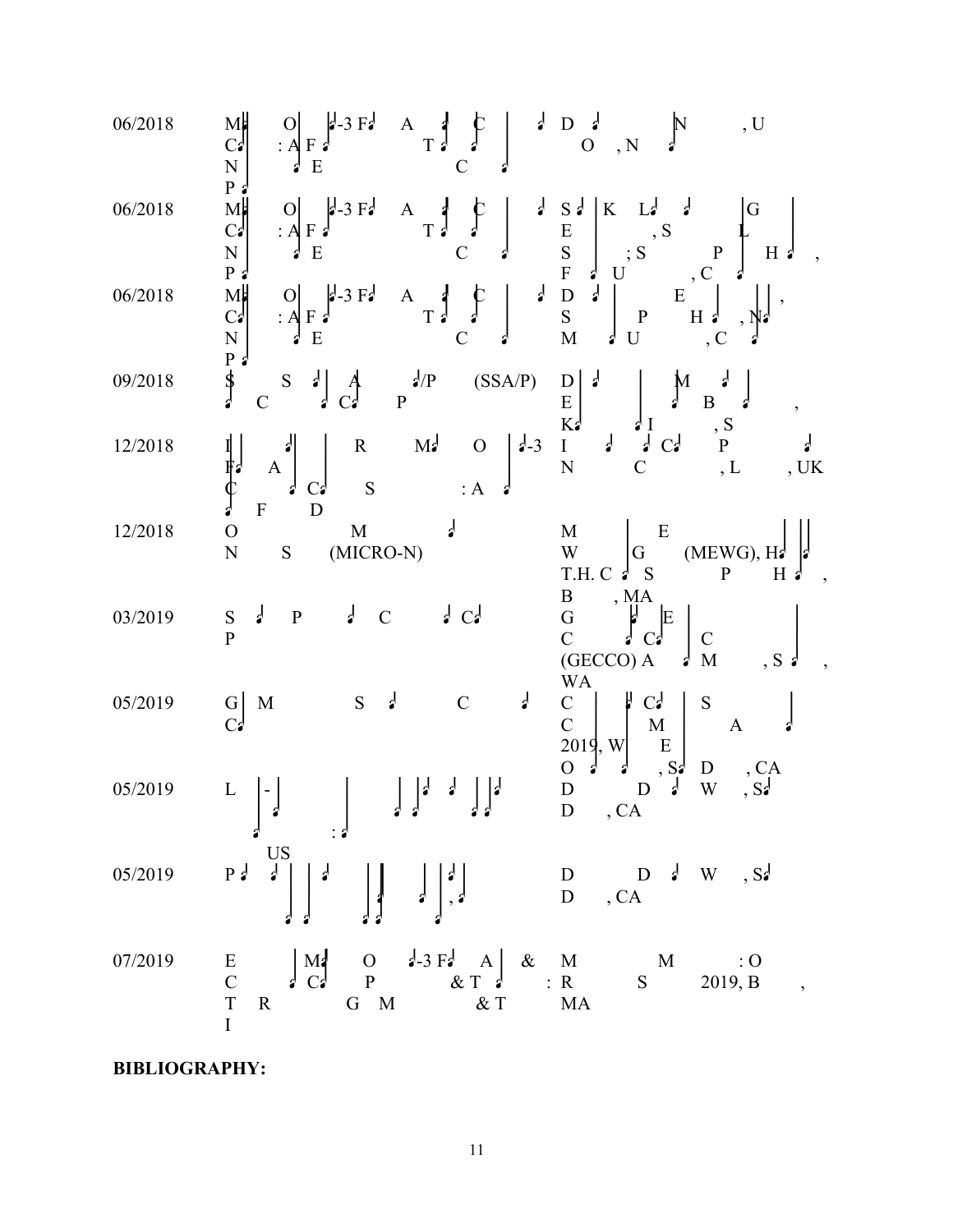|     | 1. Peer-reviewed publications                                                                                                                                                         |
|-----|---------------------------------------------------------------------------------------------------------------------------------------------------------------------------------------|
|     |                                                                                                                                                                                       |
| A.  | Original research                                                                                                                                                                     |
| 1)  | $XM, W^{\perp}$<br>$N_{1}$ O<br>Song $MY, L \downharpoonright BY, X$<br>YT L<br>JF, P <sub>2</sub><br>Y₫<br>T<br>KF,<br>Y<br>WC, 4<br>Y                                               |
|     | $, 2008$ . C                                                                                                                                                                          |
| 2)  | 2011;23:38.42.<br>$EL, \phi \neq$<br>LE, G<br>A∏. Ħ<br>M<br>,L⊞,  Sþng M. S<br>$\mathcal{L}$                                                                                          |
|     | . $\mathsf{d}$<br>$G_{n}^{n}$                                                                                                                                                         |
| 3)  | $ 3;1 1:163 1-5.$<br>Η<br>201<br>$\mathsf{CS},\mathsf{G}$<br>$\operatorname{\mathsf{S}}$ dng M, W<br>EL, C $\ A\ $ A $\ A\ $ .<br>S,<br>$ K $ , O<br>$\mathbf{F}$<br>IS.              |
|     | . Bl<br>J                                                                                                                                                                             |
| 4)  | 13:108(9);1891-1898<br>$ S,\, \overline{F} $<br>$C\$ {S}, G<br>AT. $P_4$<br>$\mathbf C$<br>K, O<br>$\mathbf{z}$<br>ĦЦ,<br>∤ong M.<br>$X_{n}$ W                                        |
|     | $2013,6.875-85.$<br>$\mathbf P$<br> R <br>$\left( \mathbf{P} \right)$                                                                                                                 |
| 5)  | HJ, Z<br>$\text{Sdng}[\text{MN}]$ S<br>WC.<br>$JY$ , $P^{\mu}$ KF, $Y$<br>$J\! L, \, \mathbb{L}$                                                                                      |
|     | R-27ª, H.<br>R-146:<br>2013 8:61250.<br>. $PL$<br>$\beta$ O<br>$\mathsf{C}$                                                                                                           |
| 6)  | $N,$ Song M, $W$<br>$\mathbf{M}$<br>$\sqrt{d}$ RS, M<br><sub>S</sub><br>B<br>ΙGΓ<br>Ķ.<br>O<br>$\mathbf{r}$                                                                           |
|     | AT. U<br>G<br>,PGE-M<br>EL,<br>-21                                                                                                                                                    |
| 7)  | $\vert \cdot \vert$ 2014; [7:758] 65.<br>$\mathbb{R}$<br>C <sub>3</sub><br>$($ H<br>$\mathbf M$<br>$RS$ , Song M, B<br>$\vert A \vert N, W \vert K, G$<br>T, F<br>¢S,<br>$\mathbf{A}$ |
|     | $\mathbf O$<br>$EL, C   \nvert$<br>AT<br>S, G                                                                                                                                         |
|     | $-1$ (MIC-1/GDF15) $\sqrt{ }$<br><b>JI NE</b><br>Сź<br>2014; 106:<br>016.                                                                                                             |
| 8)  | $ cs  \phi$<br>AT F <br>$\vert\vert$ S, H $\vert\vert$ FB, M<br>$M$ d J.W<br>Song M, C $d$<br>WС<br>$\mathbf{a}$                                                                      |
|     | G<br>Eļ<br>-6<br>₫<br>U.S.<br>J<br>Сą                                                                                                                                                 |
| 9)  | 2014;185:2413-23.<br>EL.<br>$\mathbf{S}$ ong M, G<br>$\mathbf{A}$                                                                                                                     |
|     | $\mathbf I$<br>AB8.<br>2014:106:<br>? J<br>Ŋŀ<br>$C_{\bullet}$                                                                                                                        |
| 10) | Song M, $W_1$<br>Кl.<br> AT <br>$\mathbf{F}$<br>G<br>$\mathbf{P}$<br>EЦ<br>21<br>ျ<br>S<br>$D_i$                                                                                      |
|     | ${\bf E}$<br>20 14; 23: 2175-80.<br>$\mathbf{P}$<br>$\, {\bf B}$                                                                                                                      |
| 11) | AT. Z<br>$\mathbf{A}$<br>JM, C<br>AN, $K$ :<br>$H$ , Song M, H<br>LM, R<br>$\mathcal{C}$                                                                                              |
| 12) | E<br>2015;44:1995-2005.<br>$\bf{I}$<br>AN, K $\epsilon$<br>$H$ , Song M, H<br>LM, R<br>JM, N<br>K,<br>A                                                                               |
|     | W<br>D<br>K,<br>AT.H<br>S<br>$\mathbb{R}$<br>$\mathcal{C}$<br>D<br>U<br>C<br>$\mathbf{r}$<br>ď                                                                                        |
| 13) | 2015;21:2311-9.<br>$\mathbf C$<br>B<br>D<br>4<br>CS, L<br>$\, {\bf B}$<br>AM, Song $M^*$ (<br>X, P<br>M, F<br>$Z_d$<br>$\Box$<br>A, W<br>ď                                            |
|     | AT, W WC, O<br>S, G<br>EL, W K.P<br>$N, C \nvert$                                                                                                                                     |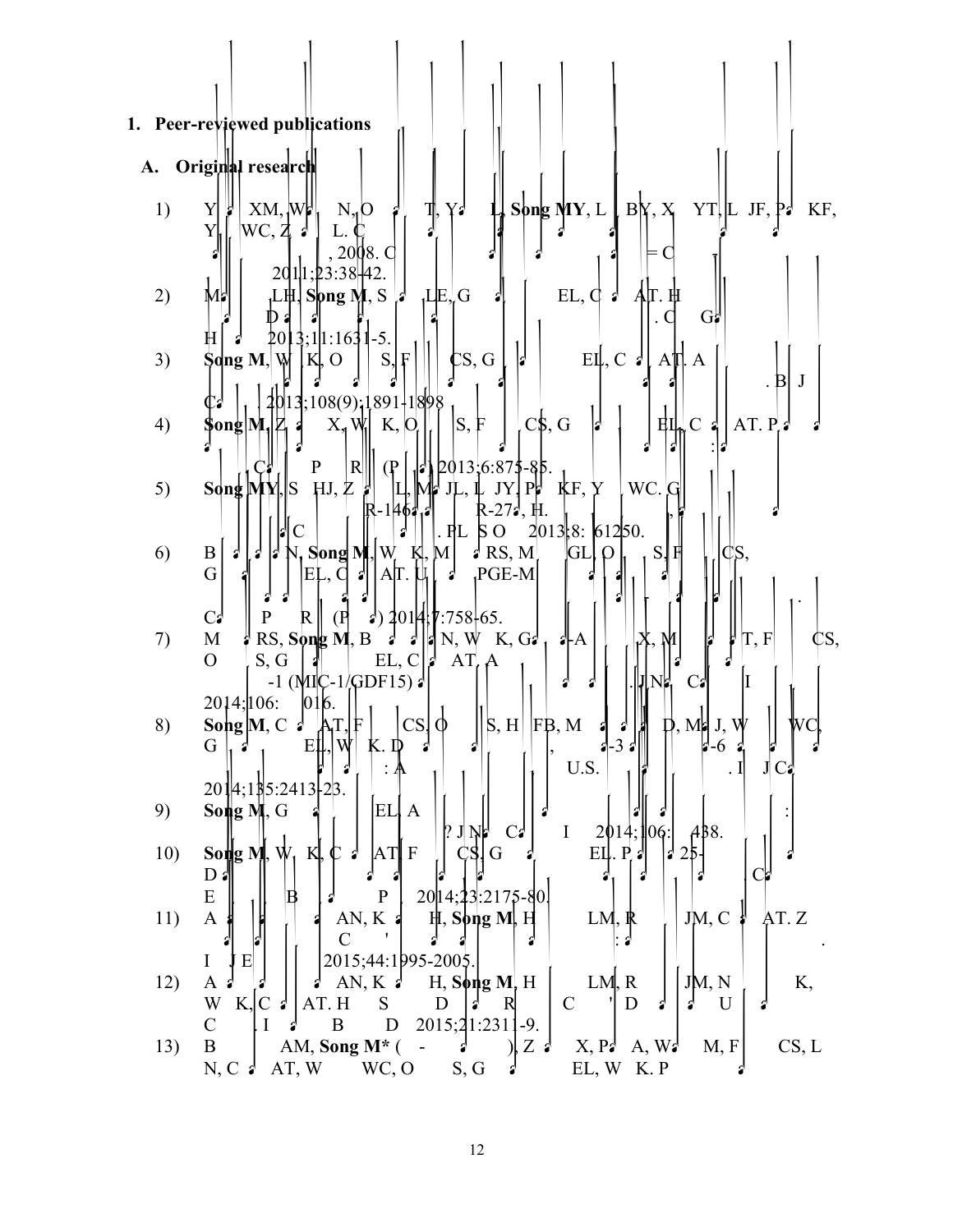14) 
$$
\frac{1}{2}
$$
  $\frac{1}{2}$   $\frac{1}{2}$   $\frac{1}{2}$   $\frac{1}{2}$   $\frac{1}{2}$   $\frac{1}{2}$   $\frac{1}{2}$   $\frac{1}{2}$   $\frac{1}{2}$   $\frac{1}{2}$   $\frac{1}{2}$   $\frac{1}{2}$   $\frac{1}{2}$   $\frac{1}{2}$   $\frac{1}{2}$   $\frac{1}{2}$   $\frac{1}{2}$   $\frac{1}{2}$   $\frac{1}{2}$   $\frac{1}{2}$   $\frac{1}{2}$   $\frac{1}{2}$   $\frac{1}{2}$   $\frac{1}{2}$   $\frac{1}{2}$   $\frac{1}{2}$   $\frac{1}{2}$   $\frac{1}{2}$   $\frac{1}{2}$   $\frac{1}{2}$   $\frac{1}{2}$   $\frac{1}{2}$   $\frac{1}{2}$   $\frac{1}{2}$   $\frac{1}{2}$   $\frac{1}{2}$   $\frac{1}{2}$   $\frac{1}{2}$   $\frac{1}{2}$   $\frac{1}{2}$   $\frac{1}{2}$   $\frac{1}{2}$   $\frac{1}{2}$   $\frac{1}{2}$   $\frac{1}{2}$   $\frac{1}{2}$   $\frac{1}{2}$   $\frac{1}{2}$   $\frac{1}{2}$   $\frac{1}{2}$   $\frac{1}{2}$   $\frac{1}{2}$   $\frac{1}{2}$   $\frac{1}{2}$   $\frac{1}{2}$   $\frac{1}{2}$   $\frac{1}{2}$   $\frac{1}{2}$   $\frac{1}{2}$   $\frac{1}{2}$   $\frac{1}{2}$   $\frac{1}{2}$   $\frac{1}{2}$   $\frac{1}{2}$   $\frac{1}{2}$   $\frac{1}{2}$   $\frac{1}{2}$   $\frac{1}{2}$   $\$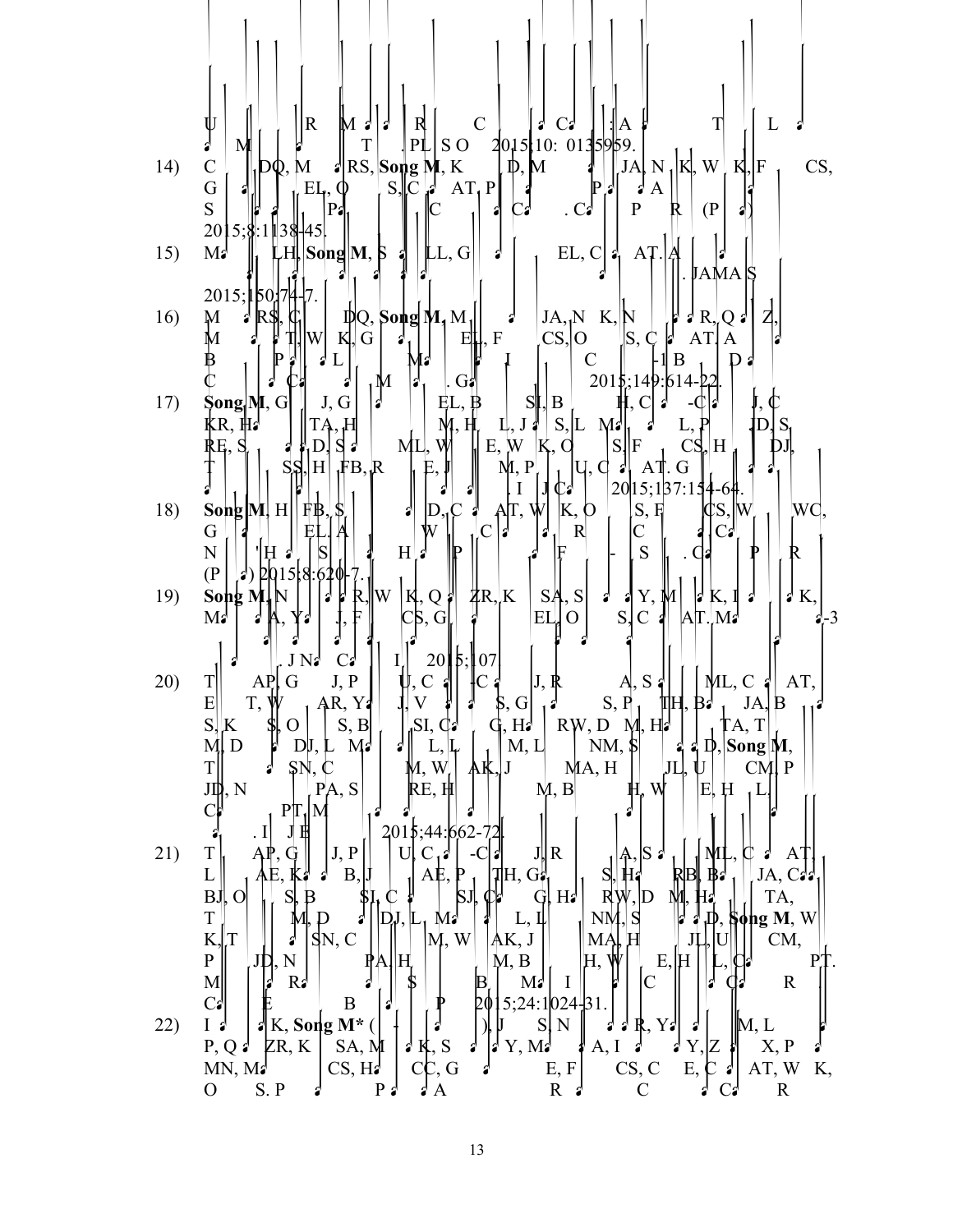|     | KRASM <sub>1</sub><br>\$d\$<br>$1 \quad \text{2015} \text{N} \quad \text{23:108(4)}.$<br>$\parallel$ . J Na<br>$C_2$<br>$\mathbf{A}$<br>36B.                                                                                                                                                                                     |
|-----|----------------------------------------------------------------------------------------------------------------------------------------------------------------------------------------------------------------------------------------------------------------------------------------------------------------------------------|
| 23) | $AT  W K, \Phi$<br>$\left S, F\right $<br>Song $\mathbf{M}$ , $\mathbf{H}$   FB, S <br>D, Ç<br>-21                                                                                                                                                                                                                               |
|     | $G_{1}$<br>EL, L<br>$\mathbf{I}$ .<br>$2016$ $J_1$ ;45(3):871-<br>JĘ                                                                                                                                                                                                                                                             |
| 24) | 83.<br>EL, F<br>$FA$ , Song M <sub>p</sub> $ Z $<br>$X, \vert B \vert$<br>$AM$ . $G$<br>CS,<br>$N\Gamma, M$<br>$\mathcal{L}$<br>L                                                                                                                                                                                                |
|     | WG, W K. A   P<br>S <sub>1</sub><br>$\mathbf C$<br>$\overline{a}$<br>$AT$ , S<br>$\mathbf{O}$<br>W<br>$\mathcal{F}$ R<br>A<br>M                                                                                                                                                                                                  |
|     | $\vert H \vert$<br>M<br>S<br>ျ<br>. <b>4</b> 016 O $\parallel$ 24(10):1\$29-<br>$\mathbf{P}$<br> Ę <br>$\mathbf{F}$                                                                                                                                                                                                              |
| 25) | $15\,6$<br>$ \mathbf{J} \mathbf{K} \mathbf{I} \mathbf{J}   \mathbf{J} \mathbf{K}, \mathbf{N} $<br>  ZR , S d ng M   M<br>$J \, d \, R$<br>C <sub>3</sub><br>DA,<br>Q<br>$J_A, D$                                                                                                                                                 |
|     | P, N<br>$\mathbf{W}$ K, $\mathbf{W}$ , $\mathbf{W}$ , G,<br>L<br>$K_{\rm p}$ $M_{\rm p}$<br>X,<br>WS.<br>$\mathbf G$<br>$EL,$ $F$<br>$\mathbb{d}$ s, $\mathbb{d}$ d<br>S  R                                                                                                                                                      |
|     | $\mathbb{A}$<br>T<br>W<br>$\mathbf N$                                                                                                                                                                                                                                                                                            |
| 26) | $;1 51 13 :87 9-892.4.$<br>.2016N<br>$\cdot$ G<br>L<br>$\ ZR, C_2\  \ Y\  \ S\ $<br>$J_{\cdot}$ K, N<br>$\mathbb{A}, \mathbb{Y}$<br>$\mathbb{R},$<br>M<br>R,<br>RΙ<br>‼ 2'                                                                                                                                                       |
|     | $\left \bigwedge^{\bullet},\bigwedge^{\bullet}\right ^{K},\mathcal{N}$<br>$\oint_{\gamma}^{d}$<br>$ $ Y, Song $ M,$ K $ $<br>AD, $\left  \cdot \right $<br>1<br>M<br>$\mathbf{D}$<br>LA, F<br>G G2<br>G<br>EL<br> G                                                                                                              |
|     | $\mathbb{A}, \mathbf{\psi}_1$<br>$\text{CS}$ , $\text{O}$<br>$\mathbf{F}$<br>S. F<br>$ M, \mathcal{M} $<br>C, M<br>ΆЩ.                                                                                                                                                                                                           |
|     | 2016<br>$\cdot$ G<br>;65(12):1973-1980.<br>D                                                                                                                                                                                                                                                                                     |
| 27) | $ \nabla \cdot \mathbf{r} $<br>Song $\mathbf{M}$ , $\mathbf{W}$ K, $\mathbf{M}$<br>$S \nvert \nvert$ , $S$ M,<br>C, G<br>$JA_1Q$<br>$cs,$   $\sqrt{1}$ $\frac{1}{r}$<br><b>B4</b><br>$K_{1}S$<br>$AT$ $S$ <sup><math>\parallel</math></sup><br>MJ, E<br>$E\mathbb{I}, \mathbb{C}$                                                |
| 28) | . $B$<br>2016<br>$\begin{bmatrix} 1 & 3 \\ 2 & R \end{bmatrix}$ . B $\begin{bmatrix} 1 & 0 \\ 1 & M \end{bmatrix}$<br>$\left[\mathbf{\S},\mathbf{Q}\mathbf{\pmb{\delta}}\right]\mathbf{\pmb{Z}}\mathbf{\pmb{\R}},\mathbf{N}\end{bmatrix}$<br>$\vert \mathbf{K}, \mathbf{I} \vert \mathbf{K}$<br>H <sub>d</sub><br>$\vert$ d A, O |
|     | $AT$ $F$ $ $ $ $ $C$ $S$ , $G$<br>$Y, W$   $ K, M$<br>$JA_p C f$<br>EL, C<br> 1                                                                                                                                                                                                                                                  |
|     | 16;139:854-68<br>$C_{\bullet}$                                                                                                                                                                                                                                                                                                   |
| 29) | $\ JA\ K$<br>$\mathsf{S}$<br>M<br>$\beta$ ong <sub>i</sub> $M$ , I<br>K,<br>Y<br>S<br>K,<br>R, N<br>M <sub>2</sub><br>Yď<br>G<br>Bh<br>E<br>М,                                                                                                                                                                                   |
|     | G, H<br>M, G<br>$GJ_{\nu}$<br>ZR,<br>$Q \nmid$<br>$\mathbf{O}$<br>RIN                                                                                                                                                                                                                                                            |
|     | MЩ<br>2016; 4:3  <br>-40                                                                                                                                                                                                                                                                                                         |
| 30) | Y, S<br>M<br>$J, \psi$<br>$\dot{Y}$ , Song<br>KIN<br>Yg<br>R<br>Cг<br>X<br>W, M<br>$B^{\mathcal{A}}$<br>W<br>M, N<br>M.<br>$\sharp H$<br>EL,<br>K.<br>Ιì                                                                                                                                                                         |
|     | $M_{\rm s}$<br>M<br>AŢ, F<br>RNA  MIR21<br>$\mathcal{I}R$ , O<br>'S,<br>C<br>ď<br>R-<br>Q<br>E<br>$\cdot$ C<br>21) $\epsilon$<br>TGSD<br>Ċ<br>쉽                                                                                                                                                                                  |
|     | $;22:3841-8.$<br>$\mathbb{R}$<br>2016                                                                                                                                                                                                                                                                                            |
| 31) | Y, S <br>Y,<br>Y, Song M, M.<br>$\frac{1}{2}$ S<br>M<br>N<br>$\frac{1}{2}$ K.<br>JA,<br>ZR, q  <br>$\Lambda$ , G  M,<br>ل ډ<br>$L$ W, $H_1$<br>X, W<br>K, M<br>$\partial H, \Phi$<br>T, Z<br>JA, B <sub>4</sub><br>EL, C $\triangleleft$<br>$\mathbf{r}$<br>S.<br>А                                                              |
|     | LINE-1<br>AT, F<br>S, N<br>$\sqrt{R}$ . T<br>CS, O<br>$.2016\,\mathrm{A}$<br>$\overline{\mathbf{0}}$<br>ď                                                                                                                                                                                                                        |
|     | 23;7(34):55098-55109.                                                                                                                                                                                                                                                                                                            |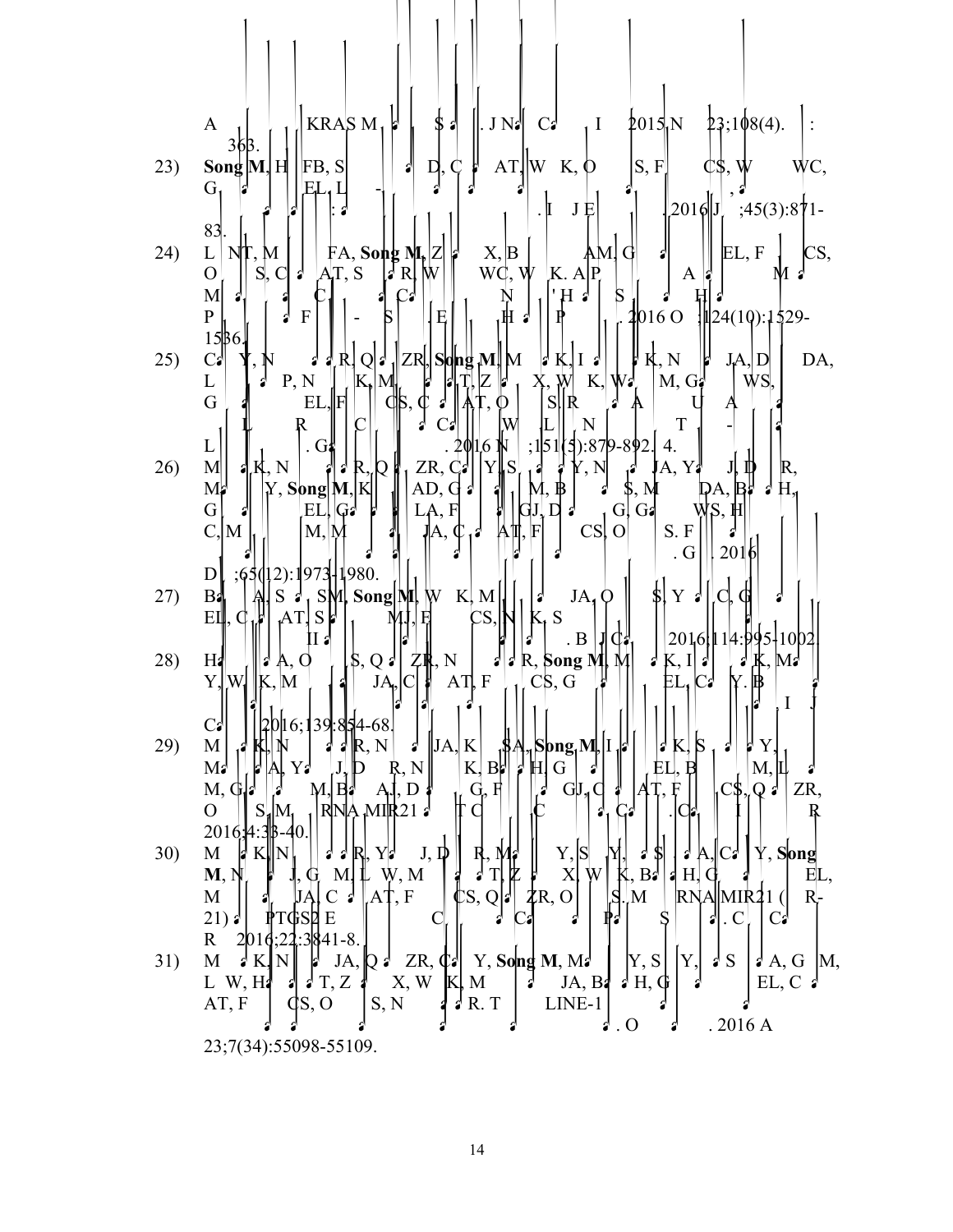| 32) | $\textbf{Song} \mathbf{M}, \mathrm{G} $<br>$\mathbf{P}$<br>$\mathbf I$<br>M<br>E                                                                                                                                                                                                  |
|-----|-----------------------------------------------------------------------------------------------------------------------------------------------------------------------------------------------------------------------------------------------------------------------------------|
|     | lW<br>$\mathbf{U}$<br>$S \neq$<br>. JAMA<br>F <sub>2</sub><br>A<br>A<br>12(9).1<br>$154 - 61$<br>$\overline{O}$<br>.2016B                                                                                                                                                         |
| 33) | $\mathbf{Song}$ $[M,N]$<br>E, Q <br>$\mathbb{Z}^{R}$<br>R,<br>Υ, ¢<br>$\begin{matrix} 1 \\ 1 \\ 2 \end{matrix}$<br>d K, M d<br>Yļ,<br>$K, I \notin$<br>$ K, W_1 $<br>M, G<br>WS,<br>K, W<br>N<br>¢S,<br>$ {\rm N} $                                                               |
|     | $\frac{1}{2}$ -3 P<br>$\overline{R}$<br>AT. M<br>$\mathcal{O}$<br>S, C                                                                                                                                                                                                            |
|     | $\overline{C}$<br>. JAMAO<br>T<br>.2016<br>S<br>$1,2(9)$ : 197-206.                                                                                                                                                                                                               |
| 34) | $\mathbf N$<br>$A,$ Song $M, O'R$<br>JH, P<br>$K, Z$ :<br>T.<br>X, C<br>$\left\vert \left\vert \mathrm{W}\mathrm{C}\mathrm{,F}\right\vert \right.$<br>K.HJ<br> CS, O <br>$ \mathrm{W} $<br>Ŵ<br>$S,  C  \neq$<br> AT <br>EB<br> G <br>ËL                                          |
|     |                                                                                                                                                                                                                                                                                   |
| 35) | 2016, 103:18, 491.<br>$\rm J$ C<br>$\mathbb{N}$<br>A<br>Song $[M, F]$<br>TT, H<br>$[VD, C \cdot ]$<br>ĦВ,<br>AП,<br>G                                                                                                                                                             |
|     | $\, {\bf P}$<br>W<br>$\mathbf{A}$<br>$\mathbf{A}$<br>( )2<br>13<br>$A_{1}$<br>$ 1;1 76(10):1453-1463.$<br>$M_f$ . 2016 $\phi$<br>M<br>. JAMA I                                                                                                                                    |
| 36) | A, C $ $<br>$K$ M<br>W<br> EL. T <br>Song $M_1H$ F $\beta_1W$<br>$ A^{\dagger} $                                                                                                                                                                                                  |
|     | <b>US</b><br> BMJ 2016;353:2 195                                                                                                                                                                                                                                                  |
| 37) | $AN, \phi_1$<br>$\mathbf{S}\mathbf{q}\mathbf{n}\mathbf{g} \mathbf{M},\mathbf{K}$<br>$C, A \nvert \cdot \vert$<br>$\mathbf{r}$<br>$\mathcal{L}$<br>CS,<br> S, F <br>Y<br>GG,<br>$\mathsf{I}$<br>$\frac{1}{4}$ 25 <sub>1</sub> H<br>$AT_r$ . $P J $<br>G<br>EI<br>D,<br>D<br>K<br>F |
|     | $\, {\bf B}$<br>R<br>$\mathbf C$<br>'H 2<br>$\mathbf{r}$<br>. $Ci$                                                                                                                                                                                                                |
| 38) | $\overline{P}$<br>$\mathbb{R}^-$<br>2016;91664-72.<br>$\vert P \vert$<br>4I)<br>EL,<br>$\mathbf{Sdng}[\mathbf{M},\mathbf{M}]$<br>$C\mathcal{S}, C$<br>AT. P<br>$\mathsf{S}, \mathsf{W}$<br>F<br>Ģ                                                                                 |
|     | Á<br>W<br>M<br>I<br>R<br> P <br> R <br>C <sub>2</sub><br>16;9:2h                                                                                                                                                                                                                  |
| 39) | Song $M, N$<br>R,<br>A[T, Q]<br>∦R, I,  a'<br>d K, Z<br>X, N<br>К,                                                                                                                                                                                                                |
|     | K $\left \oint_{S} \left \oint_{1} A, M\right  \right  \left \oint_{1} S\right $<br>$FL_{\eta}W$ <sub>K,</sub> $\phi$<br>$K,$ $F$<br>G<br>S<br>a,                                                                                                                                 |
| 40) | 2016;65:296-304.<br>WC, H .<br>K, C<br>Song MI,<br>W<br><b>F</b> ₿,<br>$\mathbf{M}$<br>D,<br>AT,                                                                                                                                                                                  |
|     | EL<br>201<br>83-95                                                                                                                                                                                                                                                                |
| 41) | ŻR, N<br>Y, S<br>Song M<br>M<br>M <sub>s</sub><br>Y,<br>JĄ,<br>F                                                                                                                                                                                                                  |
|     | K, H<br>S<br>K<br>AD.<br>H.<br>И, L<br>L<br>(ì<br>3<br>a<br>S,<br>CA, M<br>H, G<br>$G \nvert$<br>$ $ DA, $\mathbb{B}$<br>$\mathbb{B}$<br>B                                                                                                                                        |
|     | W\$,<br>∥M, G<br>M<br>C, M<br>$\mathbf H$<br>G <sub>3</sub><br>R, O<br>$S \vert F$<br>$C\$ {S}, $N$                                                                                                                                                                               |
|     | $\mathbf T$<br>200<br>G <sub>2</sub><br>T<br>A                                                                                                                                                                                                                                    |
| 42) | RS*.<br>ZR,<br>R*<br>Song $M^*$<br>M<br>$\overline{\phantom{a}}$<br>$\mathbf{)}_{2}$<br>$\mathbf N$<br>$H^2$<br>JA, K<br>$ \$, D$<br>$\mathcal{T}, \mathbf{M}$<br>YĮ,<br>B<br>AD,<br>DA,<br>a                                                                                     |
|     | ${\bf F}$<br>C, W<br>WC,<br>WŚ,<br>Ħ<br>K, M<br>TT, G2<br>JA, Z<br>G<br>AT, O<br>EL, F<br>CS,<br>S.A<br>D<br>P<br>$\mathsf{C}$                                                                                                                                                    |
|     | W<br>$\mathbb N$<br>$\mathbf R$<br>S<br>F<br>Сđ                                                                                                                                                                                                                                   |
| 43) | $\mathbf T$<br>. JAMA O<br>T<br>.2017J<br>$1;3(7):921-927$<br>Y, WK, M<br>$\sqrt{R}$ , D<br>DA, Song M, L<br>C <sub>3</sub><br> P, N<br>LH $\vert$ I d<br>J,                                                                                                                      |
|     | EL, C $\overline{\phantom{a}}$<br>$\mathbf{F}$<br>CS, G <sub>d</sub><br>WS, H<br>$C, O$ $S, G$<br>AT.L                                                                                                                                                                            |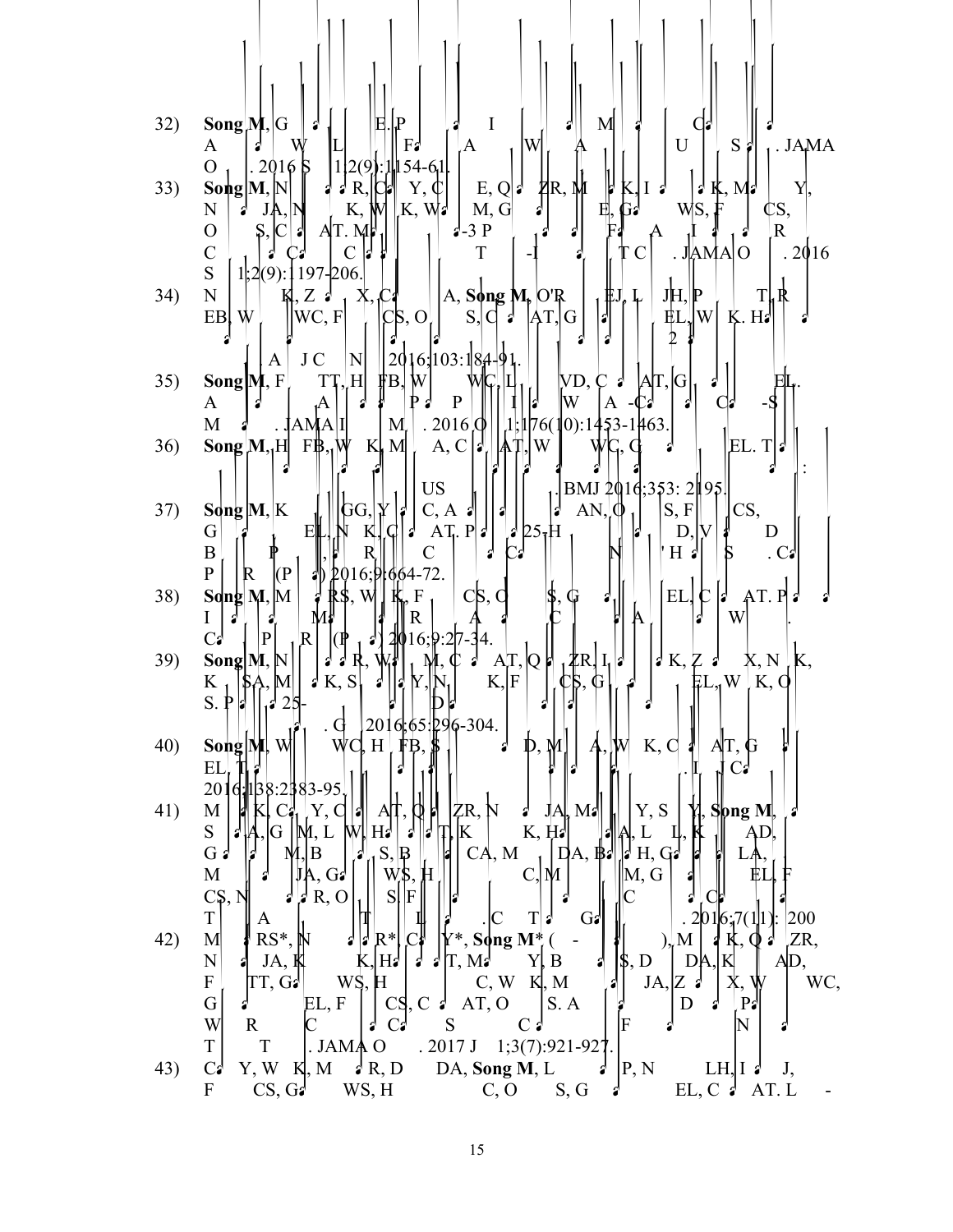|     | $\left 4.\right $ A<br> 4.<br>$-2016 - 13413$ . [E<br>$-2016 - 318413$<br>$ :\ 0 1136/$                                                                                                                                                                                                                                                                                                                                                                                                                                                                                                                                                               |
|-----|-------------------------------------------------------------------------------------------------------------------------------------------------------------------------------------------------------------------------------------------------------------------------------------------------------------------------------------------------------------------------------------------------------------------------------------------------------------------------------------------------------------------------------------------------------------------------------------------------------------------------------------------------------|
| 44) | $\begin{bmatrix} 1 & -2 \\ 1 & 1 & 1 \\ 1 & 2 & 3 \end{bmatrix}$<br>$\left\  \begin{array}{c} Y \\ Y \end{array} \right\ _2^2 \left\  \begin{array}{c} S \\ S \end{array} \right\ _2^2$<br>$ Y, HJ$ $\parallel$ $d$ $\parallel$ $d$ $\parallel$ $\parallel$ $\parallel$<br>JA,<br>$Q \mid \mathbf{Z} \mid \mathbf{Z} \mid \mathbf{M} \mid$<br>$a$ A, $ Q_2 $<br>H <sub>3</sub><br>$\mathcal{A},$<br>$T\mathbb{R}, J$<br>I, W<br>$\frac{1}{2}$ Song M, M<br>$\mathbf{K}_{1}$<br>K, \$<br>AT,<br>A, C                                                                                                                                                   |
|     | $\overline{F}$<br>$ \xi, N $<br>$EL, \phi$<br>$d$ $d$ R. B<br>. $E$<br>J                                                                                                                                                                                                                                                                                                                                                                                                                                                                                                                                                                              |
| 45) | . 20   7 Ma $(32(5):393-4)$<br>$E_{1}$<br>Ŋ<br>$K_1K_2$<br>$H, J'_d$ d<br>$M_{1}F_{1}$<br>M, G<br>K, <b>\$ong M</b> , A<br>ď<br>$\int$                                                                                                                                                                                                                                                                                                                                                                                                                                                                                                                |
|     | $ D\phi, J $<br>$\vert \cdot \vert$ H $\vert B,C\vert$<br>KK, W<br>$E_i B_i $<br>$ D - M $<br>MK,<br>T, B<br>$E = \frac{1}{\sqrt{2}}$<br> M, M<br>K, P<br>$PH,$ \$<br>$\vert$ O<br>$K$ <sub>1</sub><br>AJ,R<br>$\frac{1}{6}$ JM, R<br>S,<br> G                                                                                                                                                                                                                                                                                                                                                                                                        |
|     | $\left\  \begin{matrix} R, H \\ 0 \end{matrix} \right\ $<br> B M<br>S, Q<br>þ<br>$B_{\mathbf{f}}^{\mathbf{I}}$<br>$A, \uparrow \downarrow \uparrow R, B$<br>M, Q<br>JR, D<br>$\overline{A}$<br>$\begin{bmatrix} M, \\ G, B \\ CS, R \end{bmatrix}$<br>R<br>D, J<br>Y A, B<br>C, P <sub>4</sub><br>J, L<br>NIC, C¦<br>F, S<br>H,                                                                                                                                                                                                                                                                                                                       |
|     | $\acute{\mathbf{s}}, \mathbf{\ddot{F}}$<br>$c \cdot$<br>G<br>E, W<br>AT, P<br>Kļ,<br>T,<br>ĘL, Φ<br>Ģ<br><b>ADIPOO</b>                                                                                                                                                                                                                                                                                                                                                                                                                                                                                                                                |
|     | $: \sharp M$<br>,RI<br>$;32(5):419-430.$<br>. 2017 MJ<br>ZR, M <sub>3</sub>                                                                                                                                                                                                                                                                                                                                                                                                                                                                                                                                                                           |
| 46) | Y <sup>1</sup><br>$M^{\mathcal{A}}$<br>$Q \nmid$<br>$\mid$ J, Song M, M<br>Ķ,<br>H<br>JA,<br>γ₫<br>$\frac{1}{2}S$<br>$\begin{bmatrix} L, S \\ G, \end{bmatrix}$<br>$\mathcal{A}$ , $A$ ,<br>W, K<br>$ N, Z \nightharpoonup$<br>Y,<br>W<br> K <br>K, L<br>M L<br>$\frac{1}{2}$<br>$EL, G \nparallel$<br>$M, R_1$<br>SI, F<br>M<br>$\mathcal{L}$<br>∣₲Į, N<br>$ {\rm D} $                                                                                                                                                                                                                                                                               |
|     | $\begin{array}{c} \left\  \begin{array}{c} \mathbf{1} \\ \mathbf{2} \\ \mathbf{R} \end{array} \right\ _{\mathcal{C}} \end{array} \end{array}$<br>F<br>CS, N<br>M, d<br>AŢ,<br>$\parallel$ S. A<br>W<br>$\mathcal{C}$<br>Ю,<br>$\frac{1}{2}$<br>$C_4$<br>$\overline{S}$<br>$\mathbf C$<br>$\mathbf T$<br>D <br>$\langle \mathbb{P} \rangle$<br>1)<br>$\mathbf{A}$<br>1 <sub>l</sub>                                                                                                                                                                                                                                                                    |
| 47) | $\begin{bmatrix} 1 & 1 \\ 1 & 1 \\ 1 & 1 \end{bmatrix}$<br>E<br>$\left  \int_{J} \right $<br>$\begin{bmatrix} . & J \\ . & R \end{bmatrix}$<br>M∦<br>$K, \mathbb{C}$<br>Υ,<br>$\mathbf{r}$                                                                                                                                                                                                                                                                                                                                                                                                                                                            |
|     | $J\mathsf{A}, L\mathsf{B}$<br>AJ, H<br>FS,<br>Song $M, N$<br>N<br>$\epsilon$<br>G帆R<br>S, F<br>  $\Gamma$ <sub>1</sub> CD274 (PD-L1)<br>$\mathcal{L}$ S, $\mathcal{Q}$ a<br>$\frac{1}{2}$<br>$\mathbf{F}$                                                                                                                                                                                                                                                                                                                                                                                                                                             |
| 48) | $\left\  \begin{matrix} \nT \\ \nY, \n\end{matrix} \right\ $ K, $N$<br>$\begin{bmatrix} 1 \\ K_1 \end{bmatrix}$ $\begin{bmatrix} 1 \\ 0 \end{bmatrix}$ $\begin{bmatrix} 1 \\ 0 \end{bmatrix}$ $\begin{bmatrix} 1 \\ 0 \end{bmatrix}$ $\begin{bmatrix} 2 \\ 1 \end{bmatrix}$ $\begin{bmatrix} 1 \\ 0 \end{bmatrix}$ $\begin{bmatrix} 3 \\ 1 \end{bmatrix}$ $\begin{bmatrix} 4 \\ 3 \end{bmatrix}$ $\begin{bmatrix} 1 \\ 0 \end{bmatrix}$ $\begin{bmatrix} 1 \\ 0 \end{bmatrix}$ $\begin{bmatrix} 1 \\ 0 \end{bmatrix}$<br>$\phi$ , $\frac{1}{2}$<br>lſ.<br>$\lfloor \cdot \rfloor$<br>∤O ∥⁄<br>ΥI<br>E\$, K<br>AT, W<br>N, W<br>BM, M<br>C<br>Z<br>JA, |
|     | $S _{\mathbf{z}}$<br>$\text{MJ}$ , $\text{W}$ , $\text{K}$ , G<br>$E\mathbb{L}, F$<br>CS, NK. I<br>S<br>4017<br>B                                                                                                                                                                                                                                                                                                                                                                                                                                                                                                                                     |
| 49) | $26\frac{1}{1}17(7)$ : 1079-1087.<br>X, M<br>$EL$ , O<br>S,<br>$\mathbf C$<br>Song M, $Z \sim$<br>AT.<br>JA, C<br>H                                                                                                                                                                                                                                                                                                                                                                                                                                                                                                                                   |
| 50) | $\frac{1}{2}$<br>M<br>G . 2017 O $ ;66(10):1790$ -1796.<br>KK, H <sub>2</sub><br>VI, T<br>NL.<br>K, M<br>PC<br>D<br>A - $\mathbf{D}$<br>ď                                                                                                                                                                                                                                                                                                                                                                                                                                                                                                             |
|     | MJ, M<br>$SI_{p}$ G<br>RM, L<br>E,<br>Κ,<br>$\mathbf{A}$<br>ΙN<br>S,<br>$K\$ ; GECCO<br>$\Gamma, K$<br> RC  V <br>D, K<br>$TJ, T$ d<br>2<br>4                                                                                                                                                                                                                                                                                                                                                                                                                                                                                                         |
|     | (CORECT, DRIVE,<br>; PIRACTICAL C<br>$\frac{1}{2}$ GAME-ON N<br>FOCII-OCAC, TRICL-ILCCO), K $\downarrow$ P, P<br><b>ELLIPSE!</b><br>BL, S<br>JM.                                                                                                                                                                                                                                                                                                                                                                                                                                                                                                      |
|     | : $M$<br>D<br>C<br>А<br>$-BMJ. 2017O$ 31;359:476.                                                                                                                                                                                                                                                                                                                                                                                                                                                                                                                                                                                                     |
| 51) | AN, K $\sharp$   H  Song M, H<br>$\vert$ LM, L<br>$\Box$ P, R<br>JM.<br>A<br>Ĵ<br>AT. $\oint$<br>${\bf P}$<br>M<br>C<br>A<br>A<br>M<br>3:<br>: A P<br>U<br>$\mathbf R$<br>B<br>6 I<br>C<br>$\mathbf C$<br>ď<br>D                                                                                                                                                                                                                                                                                                                                                                                                                                      |
|     | S<br>D . 2017 N ; 23(11):1898-1904.<br>$\cdot$ I<br>$\mathbf{B}$                                                                                                                                                                                                                                                                                                                                                                                                                                                                                                                                                                                      |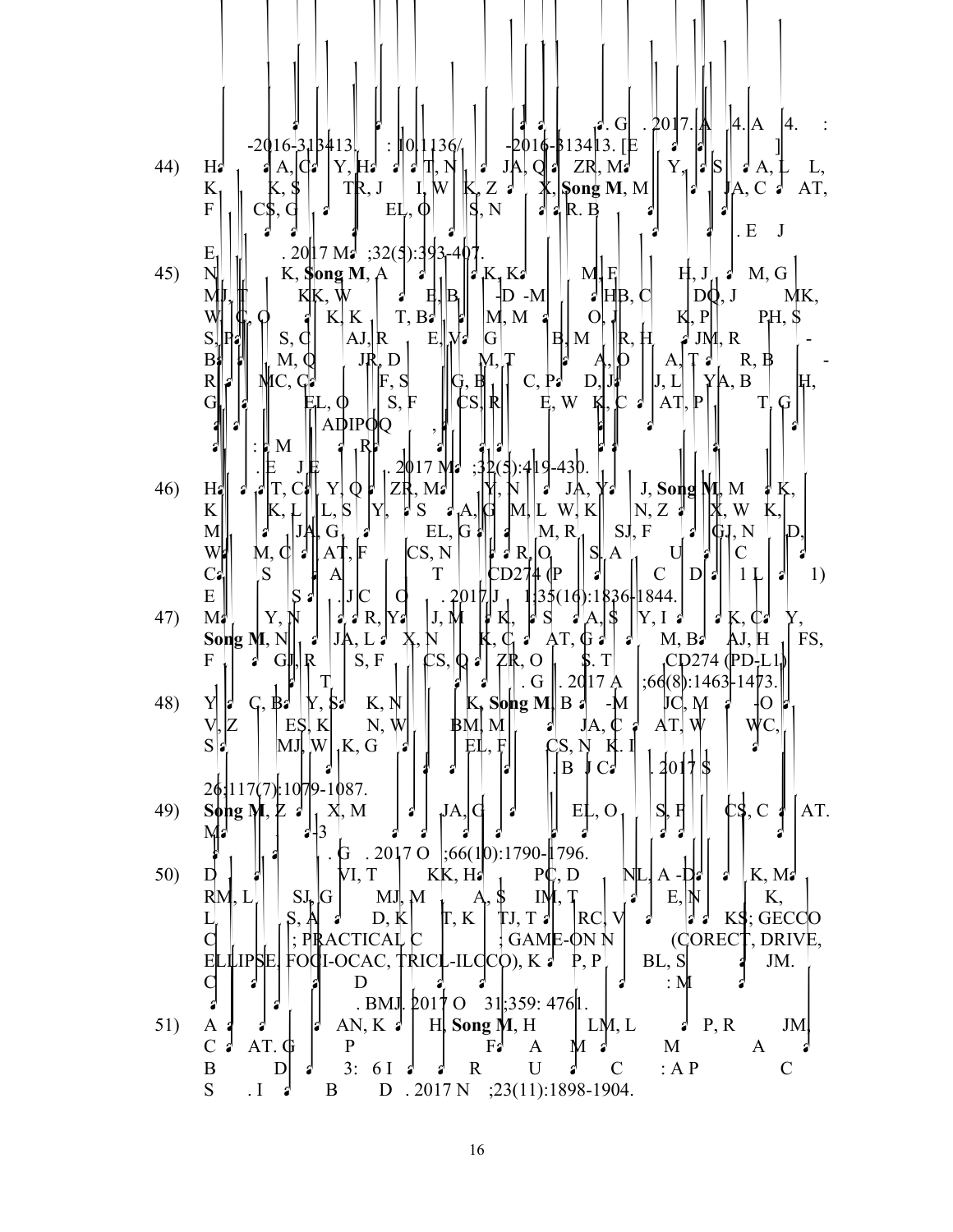| 52)        | $Y^*$ , N<br>$  \cdot   \cdot R^*, H   \cdot    \cdot    \cdot   _1^*$ Song $M^*$ (<br>M:<br>$Y, L \nightharpoonup V, L$<br>$M,$ $S$<br>K, G<br>$K_{1}$<br> L, N <br>K, N<br>$\beta$ K, C $\beta$<br>Y, L<br>$\begin{array}{ c c c c }\hline \text{H} & \text{Fs}, \text{F} & \text{J} & \text{GJ}, \text{R} \ \hline \text{PD} & \text{CD} & \text{H} & \text{G2} & \text{(PP-L2)} & \text{E} \ \hline \end{array}$<br>M, B<br>$\mathrm{AJ}, \mathrm{H}$<br>SJ, F<br>K,<br>$\Lambda T$ , G  <br>C <sub>S</sub> ,<br>ZR, N<br>S<br>JA, Q<br>Q |
|------------|-----------------------------------------------------------------------------------------------------------------------------------------------------------------------------------------------------------------------------------------------------------------------------------------------------------------------------------------------------------------------------------------------------------------------------------------------------------------------------------------------------------------------------------------------|
| 53)        | $\mathbf C$<br>,2017<br>C2<br>$\mathbf{r}$<br>Сź<br>I<br>11):10461055.<br>N<br>$S_A, H$ FB, $C_1$<br>$ A\mathbb{T} $ , M<br>H<br>W<br>$\vert K, S \vert$<br>$-W^{\perp}_{\bullet}$<br>Y.<br>M, M<br>$\mathbf{q},$<br>É<br>$\mathsf{GS}, \mathsf{G}$<br>$\frac{1}{2}$<br>S,<br>Song M. A<br>JĄ<br>d<br>$\mathbf R$<br>I<br>$\mathbf{D}$ a                                                                                                                                                                                                      |
| 54)        | 20<br>: $\text{S}^{0016}$ -508\$(17)36368-0.<br>G <sub>2</sub><br>2017N<br>$\mathbf{E}$<br> 1.010.<br>10 1053%<br>Γ₿<br>2017.1<br>$\mathbf{a}_1$<br>FK,<br>N<br>L<br>ZŖ<br>$\phi$ Song M, Call Y<br>$\mathcal{L} \times \mathcal{L}$<br>Тł<br>M<br>Q1<br>$K_1$ $\overline{M_2}$<br>$ {\rm Y}, $<br>$M\vert L$<br>$d$ T, K<br>S<br>$ T,\,\oplus\, $<br>$\mathcal{F}$<br>$\mathbf{z}_1$<br>\$<br>K,<br>$\mathbf{A}$<br>$\mathbf{P}$<br>K, $W$ K, $W$ <sup>J</sup><br>$M$ , G<br>JA, D<br>DĄ<br>L<br>ረ<br>剑                                      |
| 55)        | l ¢<br>WS.<br>EL, O<br>G<br>A<br>P <sub>5</sub><br>Ŗ<br>S<br>$\mathbf C$<br>$\frac{153}{6}$ : 1517-1530.<br>$\cdot$ G<br>D<br>l4.<br>$d$ R\$ <sup>*</sup> , Song M <sup>*</sup> (<br>$DA, \vert W \vert$<br>M<br>₫<br>$_{1}K, Q\vert d$<br>D<br>ZR,<br>Y,<br>$\frac{1}{3}$<br>$A, \S$<br>TT,<br>$d_{\parallel}d$ T, Md<br>F<br>W, G<br>M, W<br>C.F<br>S, C<br>₫<br>$EL, \phi$<br>D<br>$\mathbb{R}$<br>$\mathcal{C}$<br>$\mathbb{C}$ \$, G<br>M<br>. G∦                                                                                        |
| 56)        | 2017;152 (8) :1944-195  \$<br>$\mathbb{E}$ L, $\mathbb{H}$ FB, G<br>$\left\{\n\begin{matrix}\nY, & \text{Song M, M2} \\ Y, & F\n\end{matrix}\n\right\}$<br>JE, G<br>T:<br>$\mathbb{B}^1$                                                                                                                                                                                                                                                                                                                                                      |
| 57)        | 55 Y<br>$2$ US<br>D<br>JE<br>$\frac{1}{6}$ ; 186(11): 1246-1255.<br>2017 D<br>$ $ FB, C<br>Song M,<br>$\mathbb H$<br>EL. A<br>$\Omega$<br>J<br>JΕ<br>$2$ Q $17$ D<br>. 1                                                                                                                                                                                                                                                                                                                                                                      |
| 58)        | 10,109<br>255<br>TS, C<br>$A\ddagger, G$<br>R, C<br>$Y$ , Song M, T<br>D, N<br>L<br>M, O<br>TJ.LW.<br>V <sub>2</sub><br>EЦ<br>S.U                                                                                                                                                                                                                                                                                                                                                                                                             |
| 59)        | 20 17<br>20<br>E<br>JЕ<br>S,<br>W٤<br>K, M<br>EL,<br>Song N<br>Wl<br>IA, Q                                                                                                                                                                                                                                                                                                                                                                                                                                                                    |
| <b>60)</b> | $\overline{F}$<br>C<br>JAMA Q<br>2018J <sub>2</sub><br>$1;4(1):71-79$<br>$B \nvert$<br>S, Song M,<br>$V$ 2<br>F<br>EI<br>D, Y<br>Χ,<br>RB,<br>R, H<br>$\mathbf{M}$<br>RIJ, M<br>A, B<br>W<br>Μ,                                                                                                                                                                                                                                                                                                                                               |
|            | S, G<br>K<br>EL, M<br>2018J <sub>2</sub><br><b>CALGB 89803</b><br>E<br>B<br>(A<br>$\mathbb{D}$ . C                                                                                                                                                                                                                                                                                                                                                                                                                                            |
| 61)        | : 10.158/1055-9965.EPI-17-0689. [E<br>.0689.2017.<br>$Y, Q L, H$ FB, C $\triangleleft$<br>AT, G<br>Song $M, Z$<br>EL. L<br>.2018<br>. D 2                                                                                                                                                                                                                                                                                                                                                                                                     |
| 62)        | $;67(2):248-\frac{6}{5}5.$<br>F<br>RE, A<br>TU, P<br>EM, G<br>T, P<br>KL, W<br>G<br>A, E<br>KM,<br>$\mathcal{L}$<br>SC, P<br>CH, G<br>$AG$ , Song M, L<br>DR,<br>Мś<br>-F<br>RT, S<br>ď                                                                                                                                                                                                                                                                                                                                                       |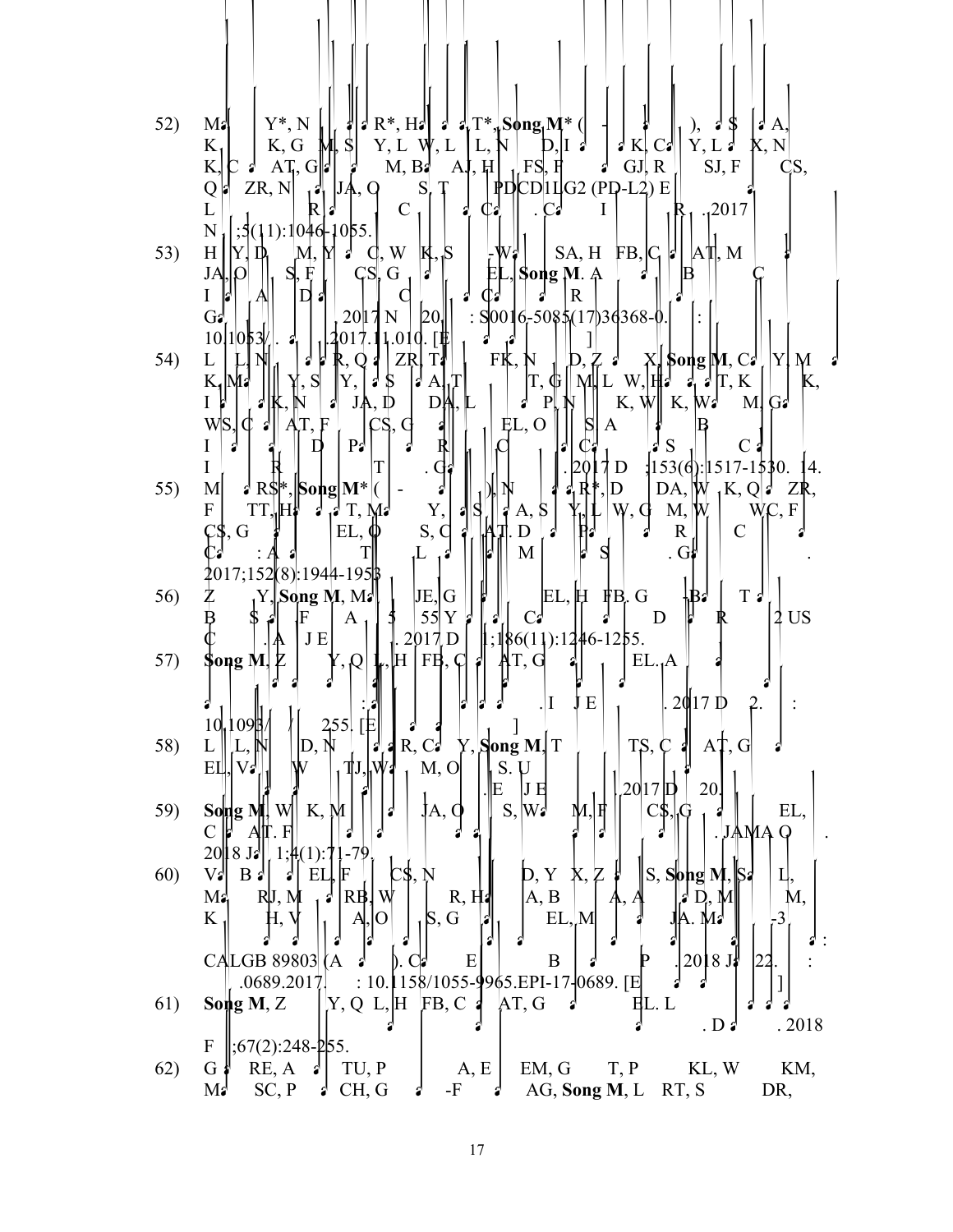|     | V.<br>EL, L $  \mathbf{d} \mathbf{M}  $ M<br>H<br>M, G<br>LA‼H<br>MG, F<br>$\mathbf{P}$<br>TMPRSS2:ERG-D<br>O<br>C <sub>1</sub><br>. $C_i$                                                                                                                                                                                                                                                                                                                                                                                                                                                                                                                                                                                                                                                                                                                                                 |
|-----|--------------------------------------------------------------------------------------------------------------------------------------------------------------------------------------------------------------------------------------------------------------------------------------------------------------------------------------------------------------------------------------------------------------------------------------------------------------------------------------------------------------------------------------------------------------------------------------------------------------------------------------------------------------------------------------------------------------------------------------------------------------------------------------------------------------------------------------------------------------------------------------------|
| 63) | $;27(2):193-200.$<br>.4018 F<br>Ę<br>Β<br>$\bm{\mathsf{M}}$ .<br>DA <sub>1</sub> L<br>J, S<br>$P_{1}$<br>GS.D<br>A, L<br>$\lambda$ RS.<br>$1212121$<br>$\mathbf{K}$<br>C, Song M, N<br>$G[T, D]$  L<br> H, B <br>ЦН, М.<br>Jļ<br>$EB, I   \xi$<br>41. s 2<br>$C, C \}$<br>H, R                                                                                                                                                                                                                                                                                                                                                                                                                                                                                                                                                                                                             |
| 64) | $.12018 \text{ M}$ ; 3(3): 347-355.<br>$N_{\bullet}$<br>$\mathbf{M}$<br>$[AT]$ $\rm H$<br>$Z_{1}S$<br>H, K<br>AS <sub>1</sub> D<br>I, C $\sharp$<br>Ε,<br>∦,<br>N4<br>$\mathbf{D}$<br>, H, G<br>\$ong M                                                                                                                                                                                                                                                                                                                                                                                                                                                                                                                                                                                                                                                                                    |
|     | ${\bf E}$<br>. 2018 A<br>JE<br><b>DNA</b><br>$4.$ [E                                                                                                                                                                                                                                                                                                                                                                                                                                                                                                                                                                                                                                                                                                                                                                                                                                       |
| 65) | N $\begin{bmatrix} 1 & J_A & 0 & J_B \\ A, & \text{Supp } M_I & C \end{bmatrix}$ ZR, $\begin{bmatrix} 1 & J & J \\ Y, & 1 \end{bmatrix}$ $\begin{bmatrix} 1 & J_N \\ I_S & S \end{bmatrix}$ $\begin{bmatrix} D, B \\ Y, L \end{bmatrix}$<br>T.<br>X, N<br>S,<br>$FK, Z$ $Z$<br>$\mathbf{L}$<br>K,<br>M<br>S<br>H, G<br>$\mathbb{Z}$ RS, $\psi$ $\mathbb{E}$ $\mathbb{W}$<br>$\overline{\mathsf{C}}$ , L $\ $ W, M<br>$\mathbb{C}, \mathbb{C}$<br>$ Y, \nvert$<br>M,<br>K<br>IH,<br>W, D<br>M, K<br>$\oint_C C \,   \phi  $<br>CS, N<br>$W\$ , H<br>$\mathbf{A}$ , $\mathbf{F}_1$<br>$\Delta \mathbb{D}$ , G $\mathbb{I}$<br>$d d R$ ,<br>[M, G]                                                                                                                                                                                                                                            |
|     | S, G<br>W<br>$\mathbf O$<br>EL. D<br>$\mathbf{A}$<br>$\mathbf C$<br>$\overline{C}$<br>R <br>$\, {\bf F}$                                                                                                                                                                                                                                                                                                                                                                                                                                                                                                                                                                                                                                                                                                                                                                                   |
| 66) | $$1542-3865([18)30389]6.$<br>.2018A<br>H<br>24<br>G۵<br>$ 016/$ . 2018.04.030. [E]<br> 0 <br>$\vert F, \vert$<br>WE, M.<br>K.<br>$_B C $<br>K, Song M, G <sub>1</sub><br>$\mathsf{C}$<br>ATH                                                                                                                                                                                                                                                                                                                                                                                                                                                                                                                                                                                                                                                                                               |
| 67) | $2018$ M <sub>2</sub><br>$ 11_1 $ : SOO 16-<br>$G_{\epsilon}$<br>$\frac{1}{2}$ 018.05.024. [E]<br>$\pm 10.1053/$ .<br>\$0\$5(18)34541-4.<br>$P[0, C_2]   Y, T$<br>I, W<br>$\frac{M}{L}$ w, $N$ $L$<br>$\overline{\cdot}$<br>M, Ц<br>L, Song M,<br>$K\cup G$<br>LI, C<br>AT                                                                                                                                                                                                                                                                                                                                                                                                                                                                                                                                                                                                                 |
| 68) | G<br>K.<br>ΕI<br>$\mathcal{L}, \mathbb{W}_{1}$<br>$\frac{1}{2}$ AS, H <sub>2</sub><br>D, G<br>WC<br>$C \nvert A$   AT, Song M.<br>ᆌ<br>D<br>φU                                                                                                                                                                                                                                                                                                                                                                                                                                                                                                                                                                                                                                                                                                                                             |
| 69) | . $A$<br> S G <br>$\mathbf{A}$ T, Song M. A  <br>₩<br>X,<br>ΙEΙ<br> S <br>F <sub>2</sub><br>$\mathbf{P}$<br>.2018 A <br>: $ S0016 $ -5085(1\$)30480-3.                                                                                                                                                                                                                                                                                                                                                                                                                                                                                                                                                                                                                                                                                                                                     |
| 70) | .2018.04.019.[E<br>10 1053 <br>$\mathbf{r}$<br>$J \nmid J, H \nmid$<br>$\rm K$<br>X, A<br><b>∦</b> V, S∲ng M, S<br>W<br>WC<br>IH.<br>- 3<br>$\mathbf{Q},$<br>MK, K<br>$\mathbf{P}$<br>$\mathbf{A}$                                                                                                                                                                                                                                                                                                                                                                                                                                                                                                                                                                                                                                                                                         |
| 71) | $1107(5)\frac{1}{26}833.$ $10.1093/3$<br>1025.<br>N<br>$.2018 M_{\odot}$   <br>$B\Box A \vert V, B \vert$<br>$S, B^{\dagger}$   <br>$ \$I, B$<br>, B<br>$\beta A, \beta$<br>DD,<br>$\mathbf{N}$<br>K, C: $\parallel$ BJ, C: $\parallel$ PT, C:<br>G, C $\left  \right $ A $\left  \right $ , C<br>B<br>$SI$ , $D \phi$<br>4                                                                                                                                                                                                                                                                                                                                                                                                                                                                                                                                                                |
|     | $\begin{bmatrix} \begin{bmatrix} \begin{bmatrix} \begin{bmatrix} 1 \end{bmatrix} \end{bmatrix} & \begin{bmatrix} 1 \end{bmatrix} \\ \begin{bmatrix} 1 \end{bmatrix} & \begin{bmatrix} 1 \end{bmatrix} \\ \begin{bmatrix} 1 \end{bmatrix} & \begin{bmatrix} 1 \end{bmatrix} \\ \begin{bmatrix} 1 \end{bmatrix} & \begin{bmatrix} 1 \end{bmatrix} & \begin{bmatrix} 1 \end{bmatrix} \\ \begin{bmatrix} 1 \end{bmatrix} & \begin{bmatrix} 1 \end{bmatrix} & \begin{bmatrix} 1 \end{bmatrix} \\ \begin{bmatrix} 1 \end{bmatrix} & \$<br>$G^{\prime}$<br>S, G<br>M,<br>$\mathcal{L}$<br>$SC_{\rho} L$ Ma<br>$\vert M_A, J \vert A, L$<br>$\left[\begin{array}{cc} L & M & J \\ P & A & P \end{array}\right]$ $\left[\begin{array}{cc} 1 & L & L \\ P & P & P \end{array}\right]$<br>JL, H<br>H<br>L, J<br>A,<br>PD, P<br>$M \mid V \mid L \mid M \mid L \mid L \mid Y, O \mid K, N \mid$<br>JD, |
|     | $Q$ L, R $\begin{bmatrix} G, S & J & J \\ E, W & A, W \end{bmatrix}$ C, S RE, S $\begin{bmatrix} RE, S & S & M \end{bmatrix}$ MI, Song<br>MI, Song M, U<br>$\subset M, W$<br>H, P<br>U<br>$C \cdot$<br>$-C_d$<br>J. M                                                                                                                                                                                                                                                                                                                                                                                                                                                                                                                                                                                                                                                                      |

18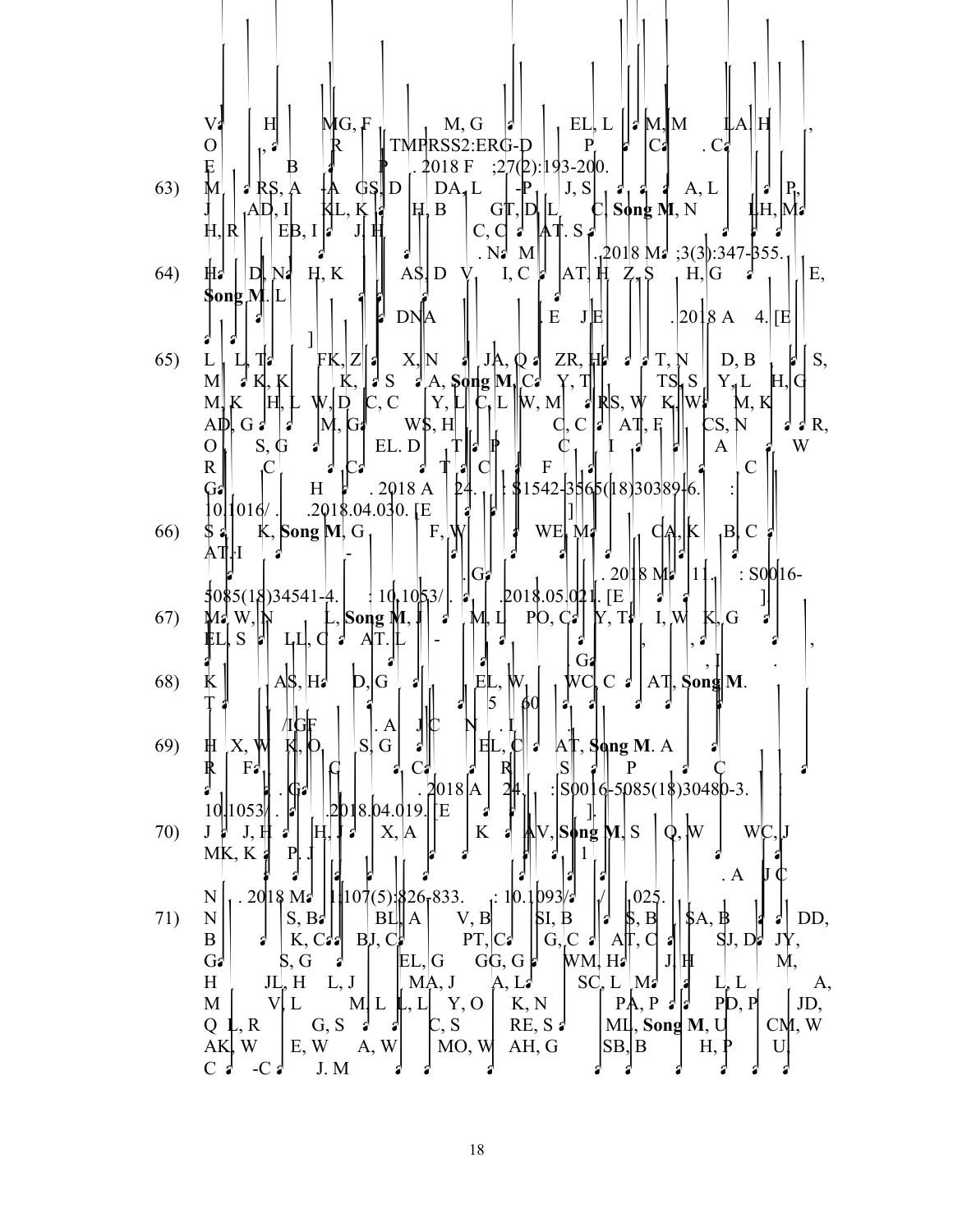

19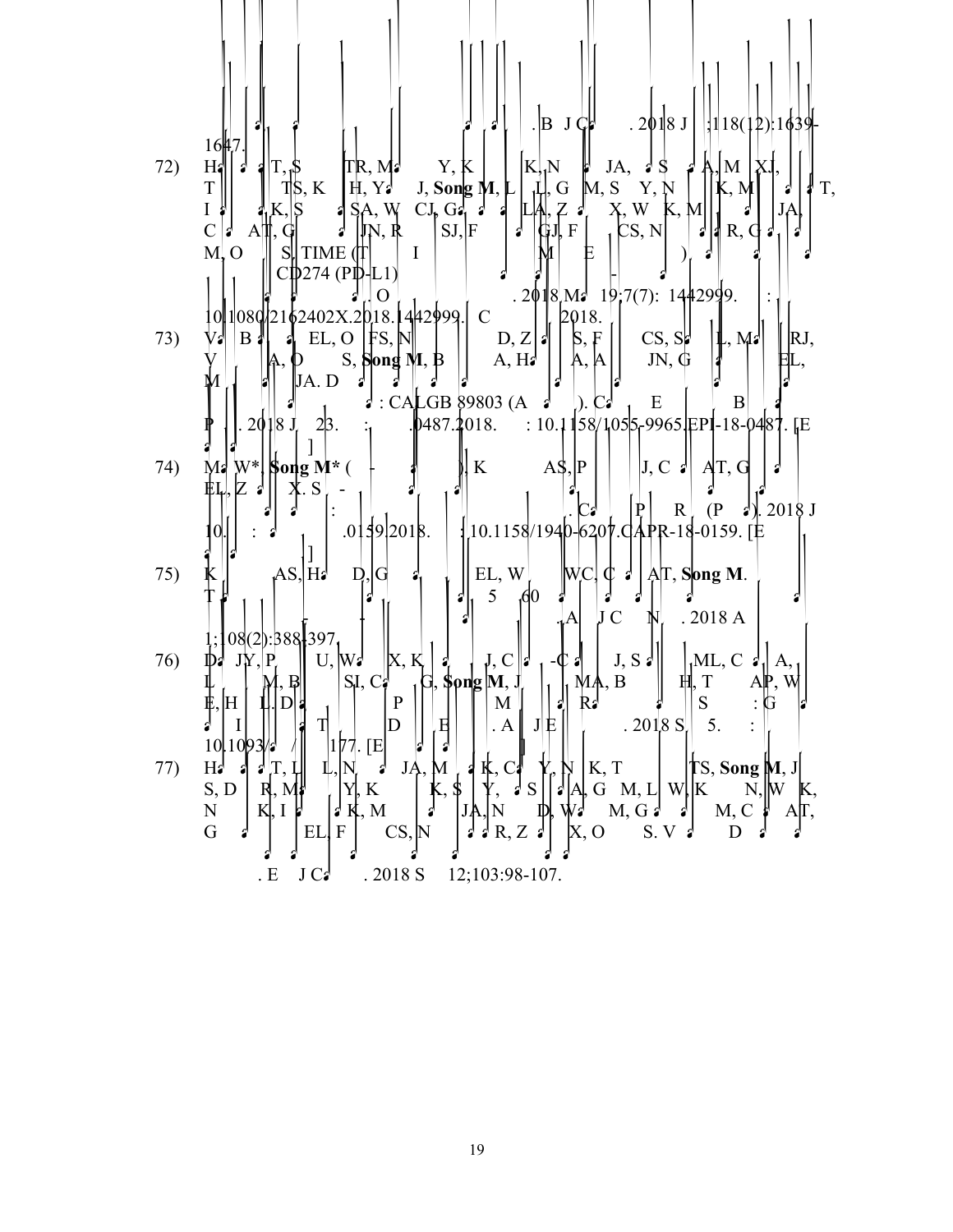Huttenhower C, Garrett WS, Meyerson ML, Lennerz JK, Giannakis M, Chan AT, Meyerhardt JA, Fuchs CS, Ogino S. The Amount of Bifidobacterium Genus in Colorectal Carcinoma Tissue in Relation to Tumor Characteristics and Clinical Outcome. Am J Pathol. 2018 Sep 19. pii: S0002-9440(18)30364-X. 80) Butt J, Varga MG, Blot WJ, Teras L, Visvanathan K, Le Marchand L, Haiman C, Chen Y, Bao Y, Sesso HD, Wassertheil-Smoller S, Ho GYF, Tinker LE, Peek RM, Potter JD, Cover TL, Hendrix LH, Huang LC, Hyslop T, Um C, Grodstein F, **Song M**, Zeleniuch-Jacquotte A, Berndt S, Hildesheim A, Waterboer T, Pawlita M, Epplein M. Serological response to Helicobacter pylori proteins associate with risk of colorectal cancer among diverse populations in the United States. Gastroenterology. 2018 Oct 5. pii: S0016-5085(18)35088-1. 81) Staller K, **Song M**, Grodstein F, Matthews CA, Whitehead WE, Kuo B, Chan AT, Townsend MK. Physical Activity, BMI, and Risk of Fecal Incontinence in the Nurses' Health Study. Clin Transl Gastroenterol. 2018 Oct 25;9(10):200. doi: 10.1038/s41424-018-0068-6. 82) Liu PH, Wu K, Ng K, Zauber AG, Nguyen LH, **Song M**, He X, Fuchs CS, Ogino S, Willett WC, Chan AT, Giovannucci EL, Cao Y. Association of Obesity With Risk of Early-Onset Colorectal Cancer Among Women. JAMA Oncol. 2018 Oct 11. doi: 10.1001/jamaoncol.2018.4280. 83) Hamada T, Nowak JA, Masugi Y, Drew DA, **Song M**, Cao Y, Kosumi K, Mima K, Twombly TS, Liu L, Shi Y, da Silva A, Gu M, Li W, Nosho K, Keum N, Giannakis M, Meyerhardt JA, Wu K, Wang M, Chan AT, Giovannucci EL, Fuchs CS, Nishihara R, Zhang X, Ogino S. Smoking and Risk of Colorectal Cancer Sub-Classified by Tumor-Infiltrating T Cells. J Natl Cancer Inst. 2018 Oct 11. doi: 10.1093/jnci/djy137. 84) Wirth J, **Song M**, Fung TT, Joshi AD, Tabung FK, Chan AT, Weikert C, Leitzmann M, Willett WC, Giovannucci E, Wu K. Diet-quality scores and the risk of symptomatic gallstone disease: a prospective cohort study of male US health professionals. Int J Epidemiol. 2018 Oct 11. doi: 10.1093/ije/dyy210. 85) Ma Y, Yang W, **Song M**, Smith-Warner SA, Yang J, Li Y, Ma W, Hu Y, Ogino S, Hu FB, Wen D, Chan AT, Giovannucci EL, Zhang X. Type 2 diabetes and risk of colorectal cancer in two large U.S. prospective cohorts. Br J Cancer. 2018 Nov 7. doi: 10.1038/s41416-018-0314-4. 86) Chun KA, Kocarnik JM, Hardikar SS, Robinson JR, Berndt SI, Chan AT, Figueiredo JC, Lindor NM, **Song M**, Schoen RE, Hayes RB, Potter JD, Nassir R, Bézieau S, Le Marchand L, Slattery ML, White E, Peters U, Newcomb PA. Leptin gene variants and colorectal cancer risk: Sex-specific associations. PLoS One. 2018 Oct 31;13(10):e0206519. doi: 10.1371/journal.pone.0206519. 87) Ma Y, Yang W, **Song M**, Smith-Warner SA, Yang J, Li Y, Ma W, Hu Y, Ogino S, Hu FB, Wen D, Chan AT, Giovannucci EL, Zhang X. Type 2 diabetes and risk of colorectal cancer in two large U.S. prospective cohorts. Br J Cancer. 2018 Nov;119(11):1436-1442. 88) Wang X, Dai JY, Albanes D, Arndt V, Berndt SI, Bézieau S, Brenner H, Buchanan DD, Butterbach K, Caan B, Casey G, Campbell PT, Chan AT, Chen Z, Chang-Claude J, Cotterchio M, Easton DF, Giles GG, Giovannucci E, Grady WM, Hoffmeister M, Hopper JL, Hsu L, Jenkins MA, Joshi AD, Lampe JW, Larsson SC,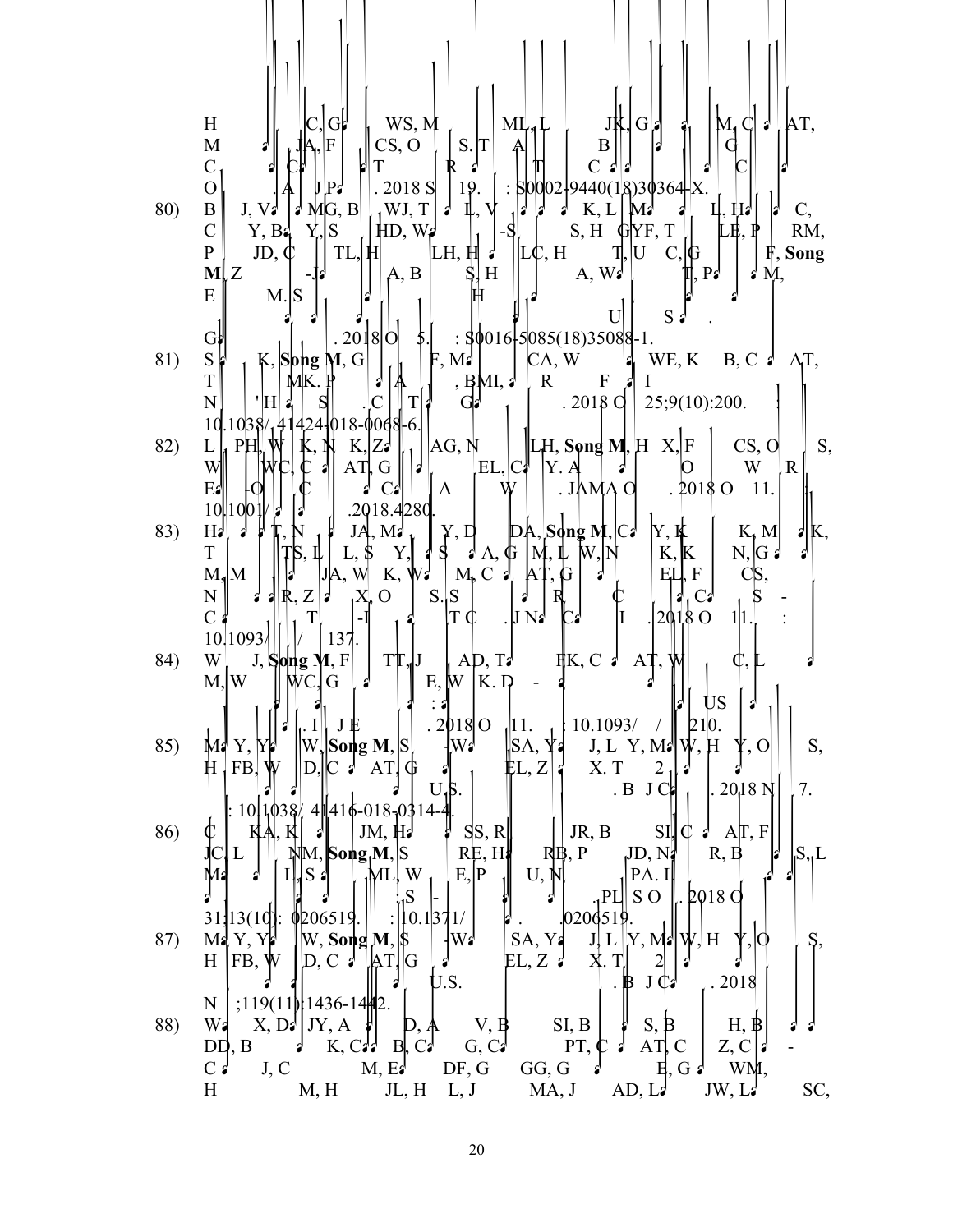L<br>
N<br>
R, PA, Q<br>
C, S, P<br>
C, S, P<br>
C, S, P<br>
R, P<br>
R, P<br>
R, P<br>
R, P<br>
R, P<br>
R, P<br>
R, P<br>
P, S, P<br>
R, P<br>
R, P<br>
P, R<br>
P, R<br>
P, R<br>
P, R<br>
P, R<br>
P, R<br>
P, R<br>
P, R<br>
P, R<br>
P, R<br>
P, R<br>
P, R<br>
P, R<br>
P, R<br>
P, R<br>
P, R<br>
P, R<br>
P, R<br>
P, R<br>
P Song M, S 3 C, W J SI, W A, W MO, W AH, G SB,<br>P  $\begin{bmatrix} U, W \\ U, S \end{bmatrix}$  E, M  $\begin{bmatrix} 1 \\ 1 \end{bmatrix}$  J  $\begin{bmatrix} 1 \\ 2 \end{bmatrix}$  SI, W J A, W MO, W AH, G SB, 89) Song M, W K, M J 3 JA, Y J 0, W<sub>3</sub> M, O S, F G CS, I J  $\begin{bmatrix} S, F \\ S \end{bmatrix}$  CS, I J  $\begin{bmatrix} S, K \\ K, K \end{bmatrix}$  EL, C  $\begin{bmatrix} 1 & 3 & JA, Y \\ A, T & L & -Cs \\ S & Cs & 1 & D \end{bmatrix}$  S  $\begin{bmatrix} S, F \\ S \end{bmatrix}$  CS, I  $\begin{bmatrix} S, F \\ M, C \end{bmatrix}$  CS, I  $\begin{b$ 20118 N|| |;2(|4): | 0|77|, 90)  $Y = \begin{bmatrix} \n\mathbf{W}, \mathbf{M}^{\mathsf{T}} & \mathbf{Y}, \mathbf{S} \\
\mathbf{S}, \mathbf{P} \\
\mathbf{S}, \mathbf{P} \\
\mathbf{S}, \mathbf{P} \\
\mathbf{S}, \mathbf{P} \\
\mathbf{S}, \mathbf{P} \\
\mathbf{S}, \mathbf{P} \\
\mathbf{S}, \mathbf{P} \\
\mathbf{S}, \mathbf{P} \\
\mathbf{S}, \mathbf{P} \\
\mathbf{S}, \mathbf{P} \\
\mathbf{S}, \mathbf{P} \\
\mathbf{S}, \mathbf{P} \\
\mathbf{S}, \mathbf{P} \\
\mathbf{S$ 91) Song M, O FS, Z H TU, H MA, S Q L J, C 3 AT M SR, S 3 3 FA, 10.100<sub>2</sub> 92) Kosumi K, Hamada T, Zhang S, Liu L, da Silva A, Koh H, Twombly TS, Mima K, Morikawa T, **Song M**, Nowak JA, Nishihara R, Saltz LB, Niedzwiecki D, Ou FS, Zemla T, Mayer RJ, Baba H, Ng K, Giannakis M, Zhang X, Wu K, Giovannucci EL, Chan AT, Fuchs CS, Meyerhardt JA, Ogino S. Prognostic association of PTGS2  $\begin{bmatrix} \text{C}\text{O}(\text{C})\text{O}(\text{C})\ \text{R} & \text{R} & \text{R} \\ \text{C}\text{C}\text{O} & \text{R} & \text{R} & \text{R} \\ \text{C}\text{O} & \text{R} & \text{R} & \text{R} \end{bmatrix}$ 93) Reperint LFM, Lee DH, Lee DH, Louis MLDC, Song M, Giovannic E, E, Ele Neto J. Proportion of cases and deaths attributes and deaths attributes and deaths at the cases of cases in Brazil. Cancer Epidemiol. Cancer Epidem 94) Yang W, L<sub>i</sub>u, Kaum N, Qazik ZR, Najira JA, Hamada T, Song M, Cao Y, 1<br>K<sub>u</sub> S || Wan || SA, Za || S, Ma || N, N, K, K, K, K, Ma Y, Ga K S M, N: H, G : H, G : M, M M, M M, K K K K, M X, G W\$, 95) K $_{\rm b}$  N, N, L, H, F, Q, T, Q, T, T,  $_{\rm b}$  T,  $_{\rm b}$  T,  $_{\rm d}$ , T,  $_{\rm d}$ , C, Y, J, S, J, A, K K, **Song M, N** D, Wang M, C and AT, Meyerhardt JA, F<sub>N</sub> CS, W K, O S, Nishihara R, Zhang X. Cancer R, Zhang X. Cancer R, Zhang 2019 Apr 8. Cancer R, Cancer Causes Control. Cancer Causes Control. Cancer Causes Control. 2019 A 96) Hz D, K B AS, Mz W, H Y, Tz<br>
C A AT, G C EL, Song M C US :<br>
2019 Mz 1; 109(3):635-647. 97) H<sub>2</sub> D, J AD, H X, C <sup>3</sup> AT, J <sup>3</sup> M, G <sup>3</sup> MK, O S, K <sup>3</sup> P T <sup>3</sup><br>C, P U, B SA, L Y, H Z, S H, W K, G <sup>3</sup> EL, Song M.<br>I JE . 2019 M<sup>2</sup> 23.

21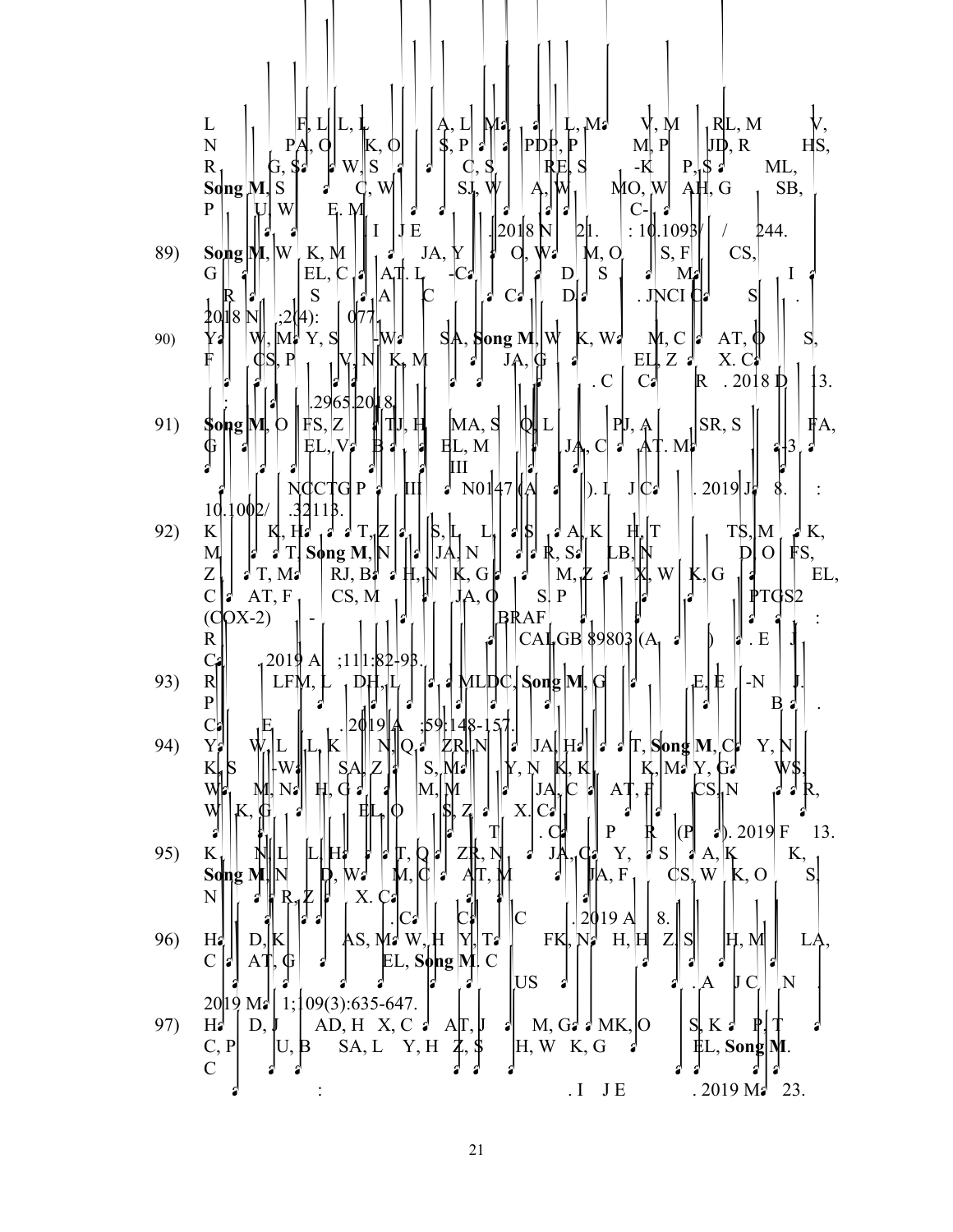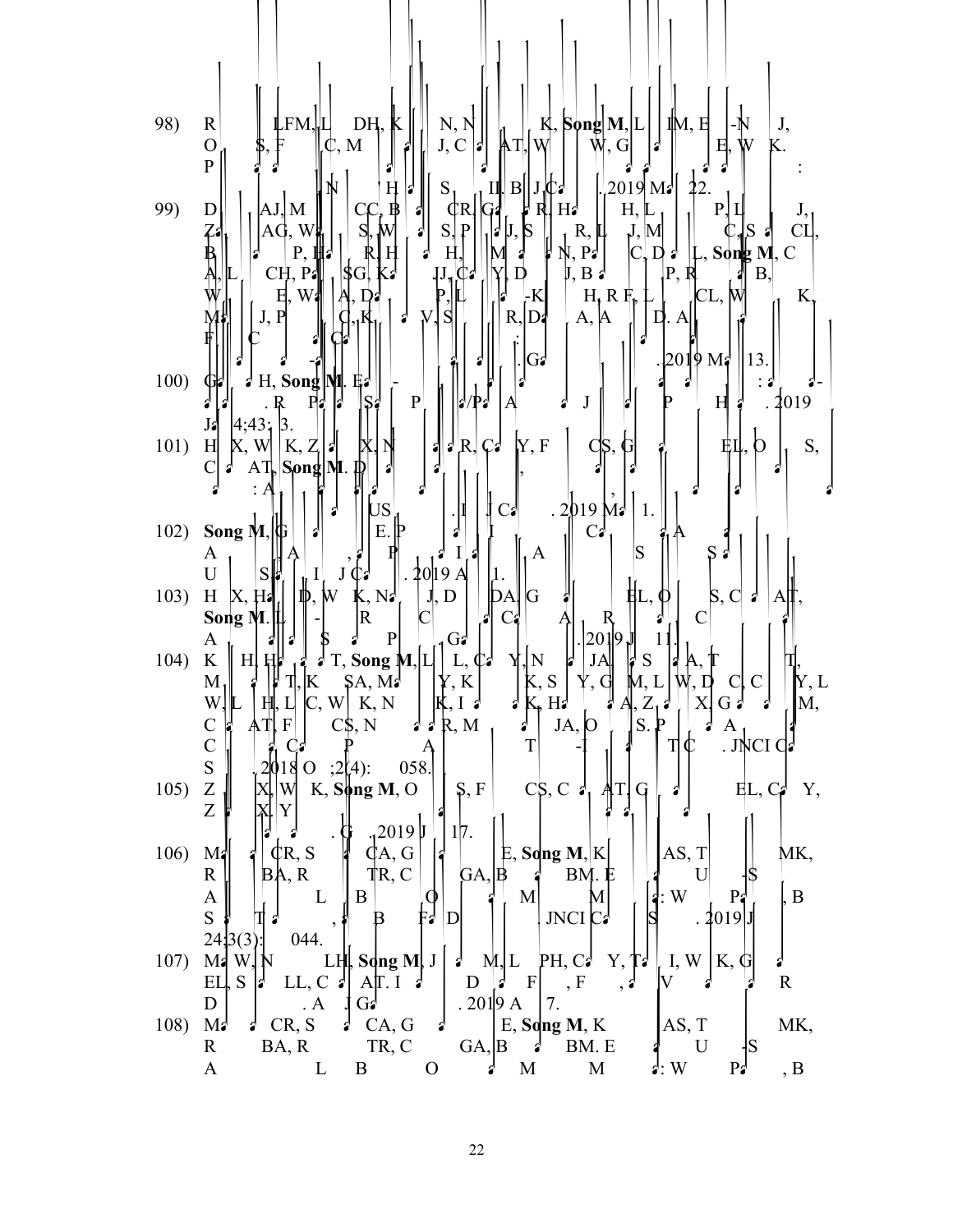